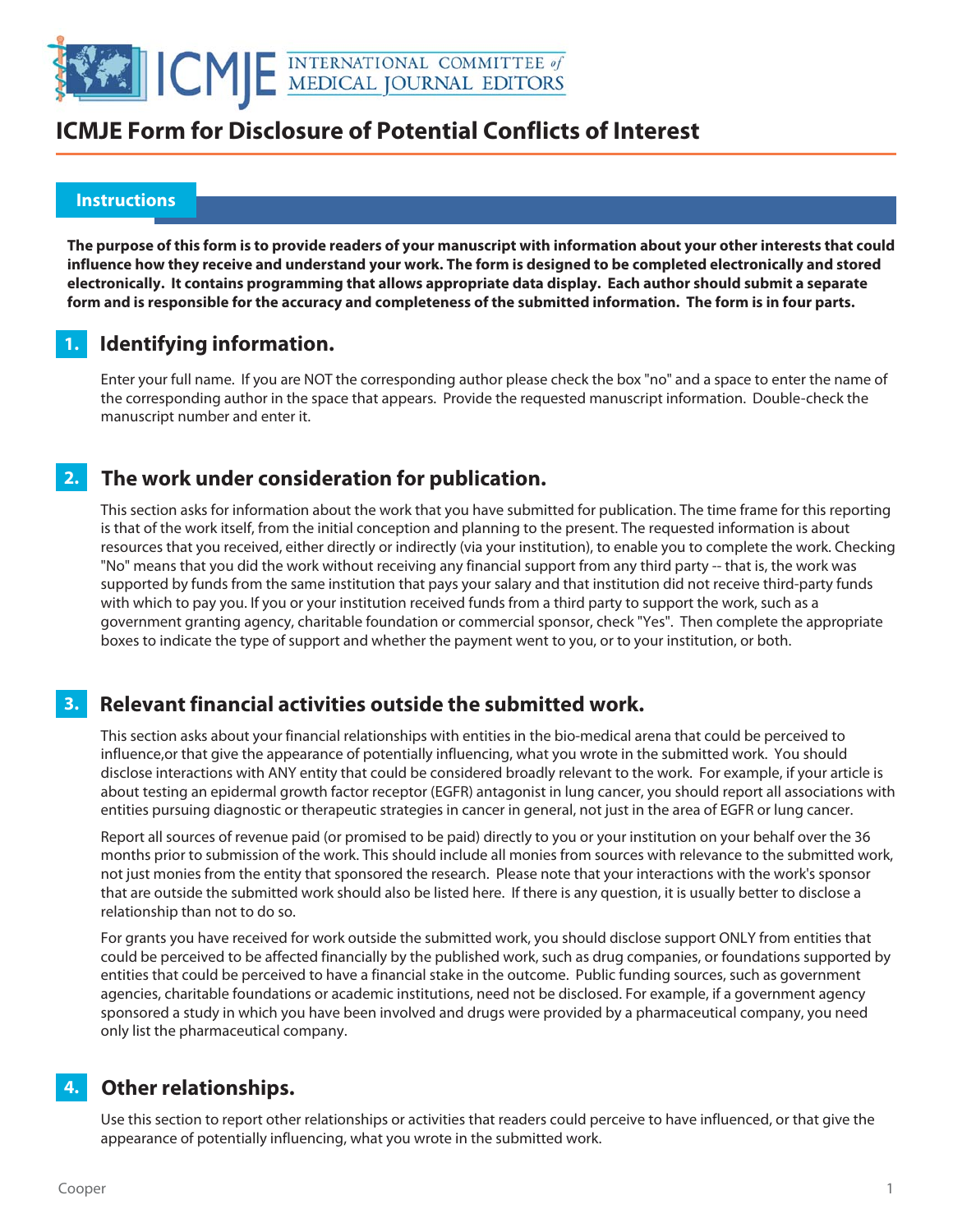

| <b>Section 1.</b>                     | <b>Identifying Information</b> |                                                                         |                                                    |
|---------------------------------------|--------------------------------|-------------------------------------------------------------------------|----------------------------------------------------|
| 1. Given Name (First Name)<br>H. John |                                | 2. Surname (Last Name)<br>Cooper                                        | 3. Effective Date (07-August-2008)<br>24-July-2012 |
| 4. Are you the corresponding author?  |                                | $\sqrt{ \gamma_{es} }$<br>No                                            |                                                    |
| 5. Manuscript Title                   |                                | Elevated Serum Metal Levels from Vitamin Supplementation: A Case Report |                                                    |

6. Manuscript Identifying Number (if you know it)

### **The Work Under Consideration for Publication**

Did you or your institution at any time receive payment or services from a third party for any aspect of the submitted work (including but not limited to grants, data monitoring board, study design, manuscript preparation, statistical analysis, etc…)?

| The Work Under Consideration for Publication                                                                                                     |                |                                       |                                         |                       |            |                       |  |
|--------------------------------------------------------------------------------------------------------------------------------------------------|----------------|---------------------------------------|-----------------------------------------|-----------------------|------------|-----------------------|--|
| <b>Type</b>                                                                                                                                      | <b>No</b>      | <b>Money</b><br><b>Paid</b><br>to You | <b>Money to</b><br>Your<br>Institution* | <b>Name of Entity</b> | Comments** |                       |  |
| 1. Grant                                                                                                                                         | $\sqrt{}$      |                                       |                                         | Zimmer                |            | $\times$              |  |
| 1. Grant                                                                                                                                         | $ \checkmark $ |                                       |                                         | NIH-NIAMS AR39310     |            | $\boldsymbol{\times}$ |  |
|                                                                                                                                                  |                |                                       |                                         |                       |            | <b>ADD</b>            |  |
| 2. Consulting fee or honorarium                                                                                                                  | $ \checkmark $ |                                       |                                         |                       |            | $\times$              |  |
|                                                                                                                                                  |                |                                       |                                         |                       |            | <b>ADD</b>            |  |
| 3. Support for travel to meetings for<br>the study or other purposes                                                                             | $\sqrt{}$      |                                       |                                         |                       |            | $\times$              |  |
|                                                                                                                                                  |                |                                       |                                         |                       |            | <b>ADD</b>            |  |
| 4. Fees for participation in review<br>activities such as data monitoring<br>boards, statistical analysis, end<br>point committees, and the like | $\sqrt{}$      |                                       |                                         |                       |            | $\times$              |  |
|                                                                                                                                                  |                |                                       |                                         |                       |            | <b>ADD</b>            |  |
| 5. Payment for writing or reviewing<br>the manuscript                                                                                            | $ \checkmark $ |                                       |                                         |                       |            | $\times$              |  |
|                                                                                                                                                  |                |                                       |                                         |                       |            | <b>ADD</b>            |  |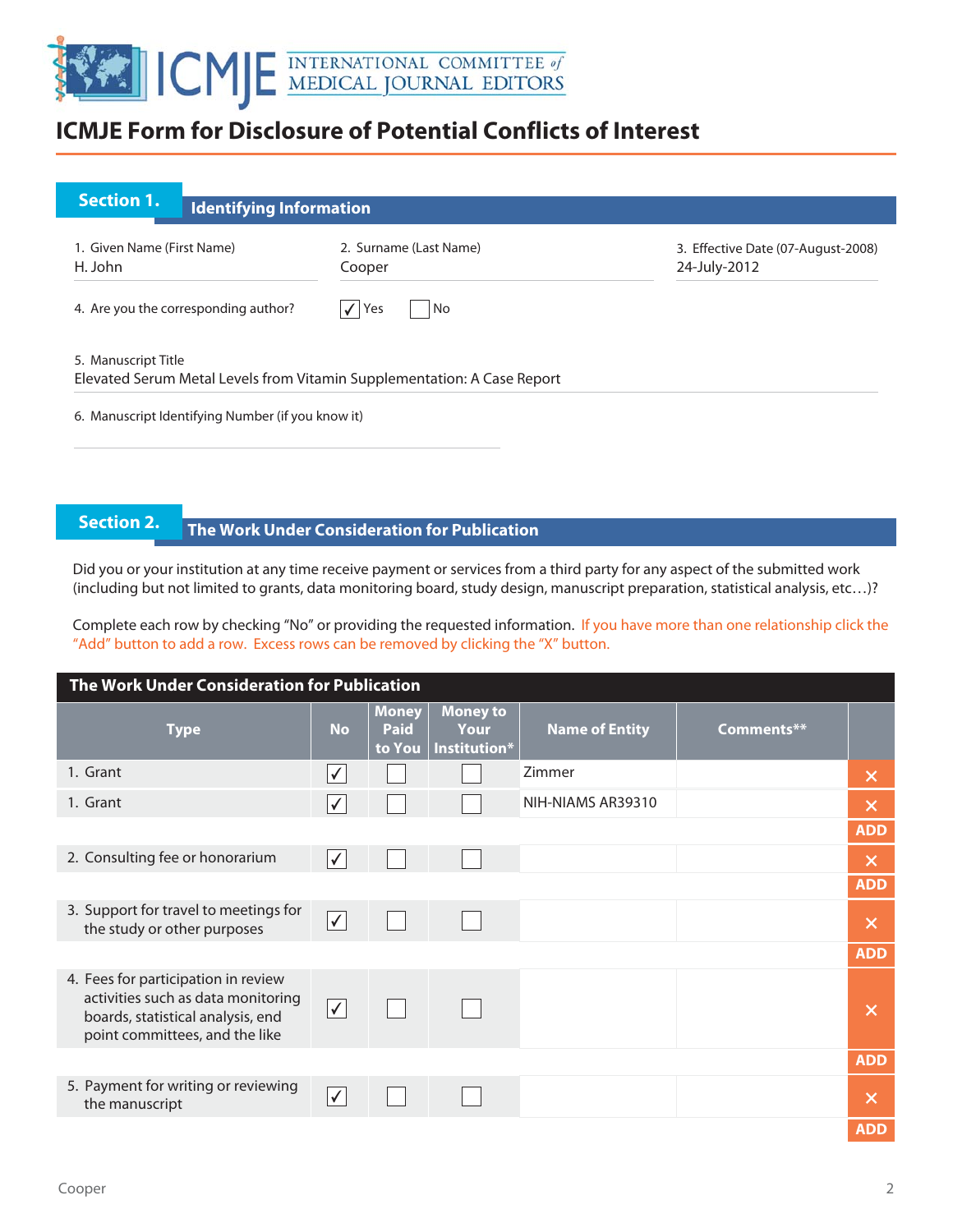

| The Work Under Consideration for Publication                                              |              |                                |                                         |                       |            |            |  |
|-------------------------------------------------------------------------------------------|--------------|--------------------------------|-----------------------------------------|-----------------------|------------|------------|--|
| Type                                                                                      | <b>No</b>    | Money<br><b>Paid</b><br>to You | <b>Money to</b><br>Your<br>Institution* | <b>Name of Entity</b> | Comments** |            |  |
| 6. Provision of writing assistance,<br>medicines, equipment, or<br>administrative support | $\checkmark$ |                                |                                         |                       |            | ×          |  |
|                                                                                           |              |                                |                                         |                       |            | <b>ADD</b> |  |
| 7. Other                                                                                  | $\checkmark$ |                                |                                         |                       |            | X          |  |
|                                                                                           |              |                                |                                         |                       |            | <b>ADD</b> |  |

\* This means money that your institution received for your efforts on this study.

\*\* Use this section to provide any needed explanation.

#### **Section 3.** Relevant financial activities outside the submitted work.

Place a check in the appropriate boxes in the table to indicate whether you have financial relationships (regardless of amount of compensation) with entities as described in the instructions. Use one line for each entity; add as many lines as you need by clicking the "Add +" box. You should report relationships that were present during the 36 months prior to submission.

| Relevant financial activities outside the submitted work         |                      |                                       |                                         |                |                 |                           |  |
|------------------------------------------------------------------|----------------------|---------------------------------------|-----------------------------------------|----------------|-----------------|---------------------------|--|
| <b>Type of Relationship (in</b><br>alphabetical order)           | <b>No</b>            | <b>Money</b><br><b>Paid to</b><br>You | <b>Money to</b><br>Your<br>Institution* | <b>Entity</b>  | <b>Comments</b> |                           |  |
| 1. Board membership                                              | $\blacktriangledown$ |                                       |                                         |                |                 | $\boldsymbol{\mathsf{x}}$ |  |
|                                                                  |                      |                                       |                                         |                |                 | <b>ADD</b>                |  |
| 2. Consultancy                                                   |                      | $ \mathcal{V} $                       |                                         | Smith & Nephew |                 | $\times$                  |  |
|                                                                  |                      |                                       |                                         |                |                 | <b>ADD</b>                |  |
| 3. Employment                                                    | $ \mathcal{V} $      |                                       |                                         |                |                 | $\boldsymbol{\times}$     |  |
|                                                                  |                      |                                       |                                         |                |                 | <b>ADD</b>                |  |
| 4. Expert testimony                                              | $ \mathcal{V} $      |                                       |                                         |                |                 | $\boldsymbol{\times}$     |  |
|                                                                  |                      |                                       |                                         |                |                 | <b>ADD</b>                |  |
| 5. Grants/grants pending                                         | $ \mathcal{V} $      |                                       |                                         |                |                 | $\times$                  |  |
|                                                                  |                      |                                       |                                         |                |                 | <b>ADD</b>                |  |
| 6. Payment for lectures including<br>service on speakers bureaus | $\checkmark$         |                                       |                                         |                |                 | $\times$                  |  |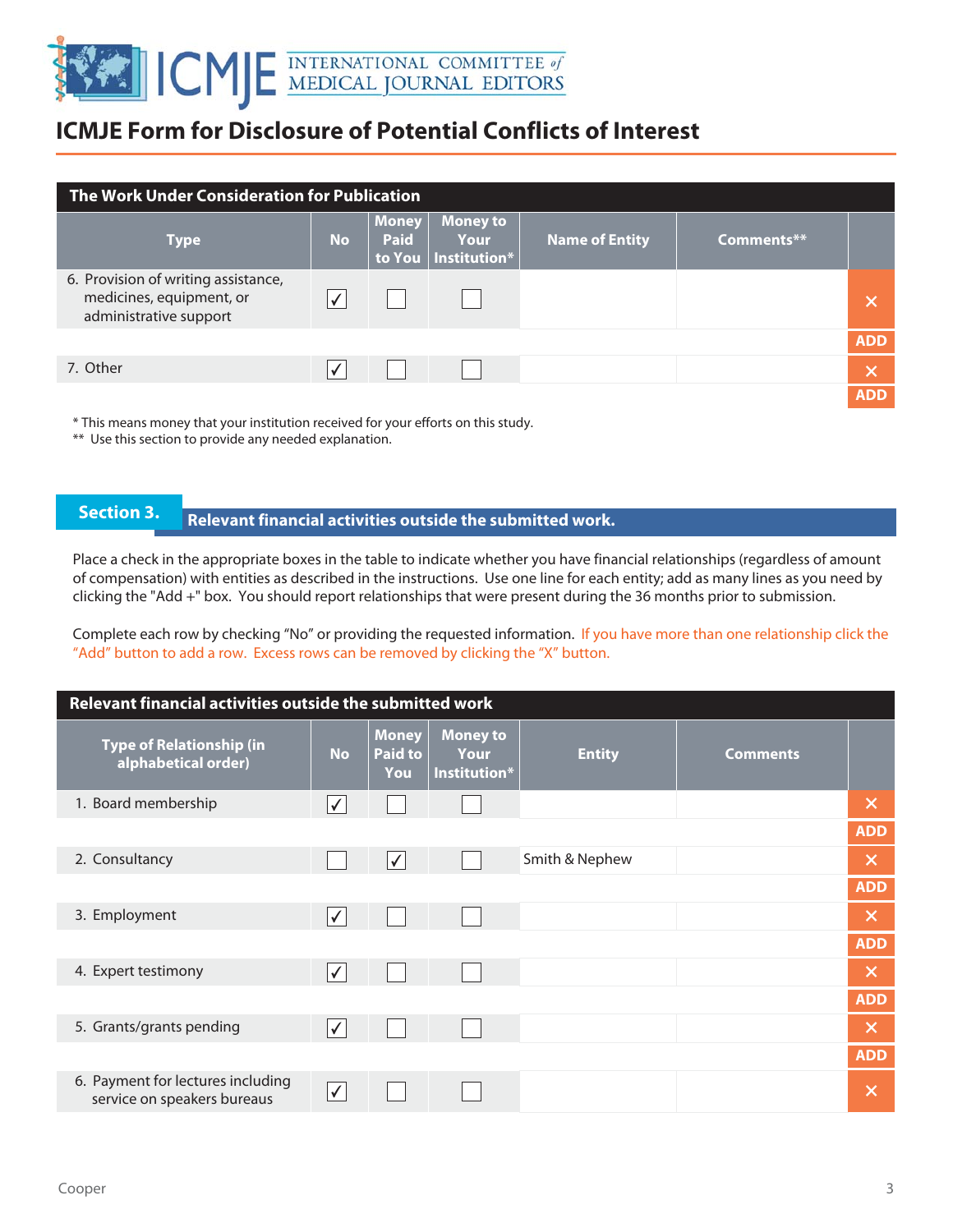

|                                                                                    | Relevant financial activities outside the submitted work |                                       |                                         |               |                 |                           |  |  |
|------------------------------------------------------------------------------------|----------------------------------------------------------|---------------------------------------|-----------------------------------------|---------------|-----------------|---------------------------|--|--|
| <b>Type of Relationship (in</b><br>alphabetical order)                             | <b>No</b>                                                | <b>Money</b><br><b>Paid to</b><br>You | <b>Money to</b><br>Your<br>Institution* | <b>Entity</b> | <b>Comments</b> |                           |  |  |
|                                                                                    |                                                          |                                       |                                         |               |                 | <b>ADD</b>                |  |  |
| 7. Payment for manuscript<br>preparation                                           | $\vert\blacktriangledown\vert$                           |                                       |                                         |               |                 | $\times$                  |  |  |
|                                                                                    |                                                          |                                       |                                         |               |                 | <b>ADD</b>                |  |  |
| 8. Patents (planned, pending or<br>issued)                                         | $\overline{\checkmark}$                                  |                                       |                                         |               |                 | $\times$                  |  |  |
|                                                                                    |                                                          |                                       |                                         |               |                 | <b>ADD</b>                |  |  |
| 9. Royalties                                                                       | $\checkmark$                                             |                                       |                                         |               |                 | $\boldsymbol{\times}$     |  |  |
|                                                                                    |                                                          |                                       |                                         |               |                 | <b>ADD</b>                |  |  |
| 10. Payment for development of<br>educational presentations                        | $\blacktriangledown$                                     |                                       |                                         |               |                 | $\boldsymbol{\times}$     |  |  |
|                                                                                    |                                                          |                                       |                                         |               |                 | <b>ADD</b>                |  |  |
| 11. Stock/stock options                                                            | $\checkmark$                                             |                                       |                                         |               |                 | $\boldsymbol{\mathsf{x}}$ |  |  |
|                                                                                    |                                                          |                                       |                                         |               |                 | <b>ADD</b>                |  |  |
| 12. Travel/accommodations/<br>meeting expenses unrelated to<br>activities listed** | $\sqrt{}$                                                |                                       |                                         |               |                 | $\times$                  |  |  |
|                                                                                    |                                                          |                                       |                                         |               |                 | <b>ADD</b>                |  |  |
| 13. Other (err on the side of full<br>disclosure)                                  | $\overline{\checkmark}$                                  |                                       |                                         |               |                 | $\boldsymbol{\mathsf{x}}$ |  |  |
|                                                                                    |                                                          |                                       |                                         |               |                 | <b>ADD</b>                |  |  |

\* This means money that your institution received for your efforts.

\*\* For example, if you report a consultancy above there is no need to report travel related to that consultancy on this line.

# **Other relationships Section 4.**

Are there other relationships or activities that readers could perceive to have influenced, or that give the appearance of potentially influencing, what you wrote in the submitted work?

 $\sqrt{\ }$  No other relationships/conditions/circumstances that present a potential conflict of interest

Yes, the following relationships/conditions/circumstances are present (explain below):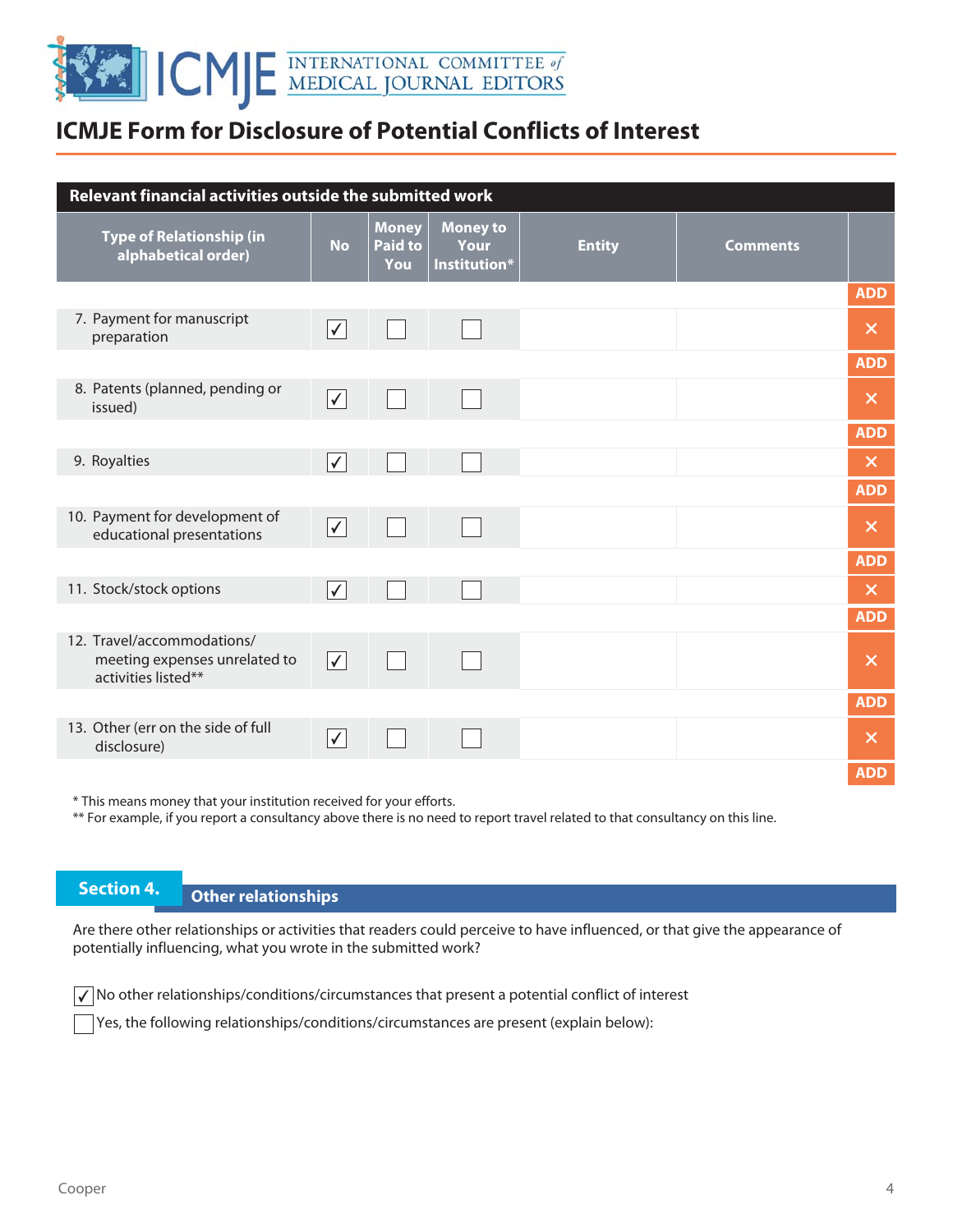

At the time of manuscript acceptance, journals will ask authors to confirm and, if necessary, update their disclosure statements. On occasion, journals may ask authors to disclose further information about reported relationships.

**Hide All Table Rows Checked 'No' SAVE**



**Evaluation and Feedback**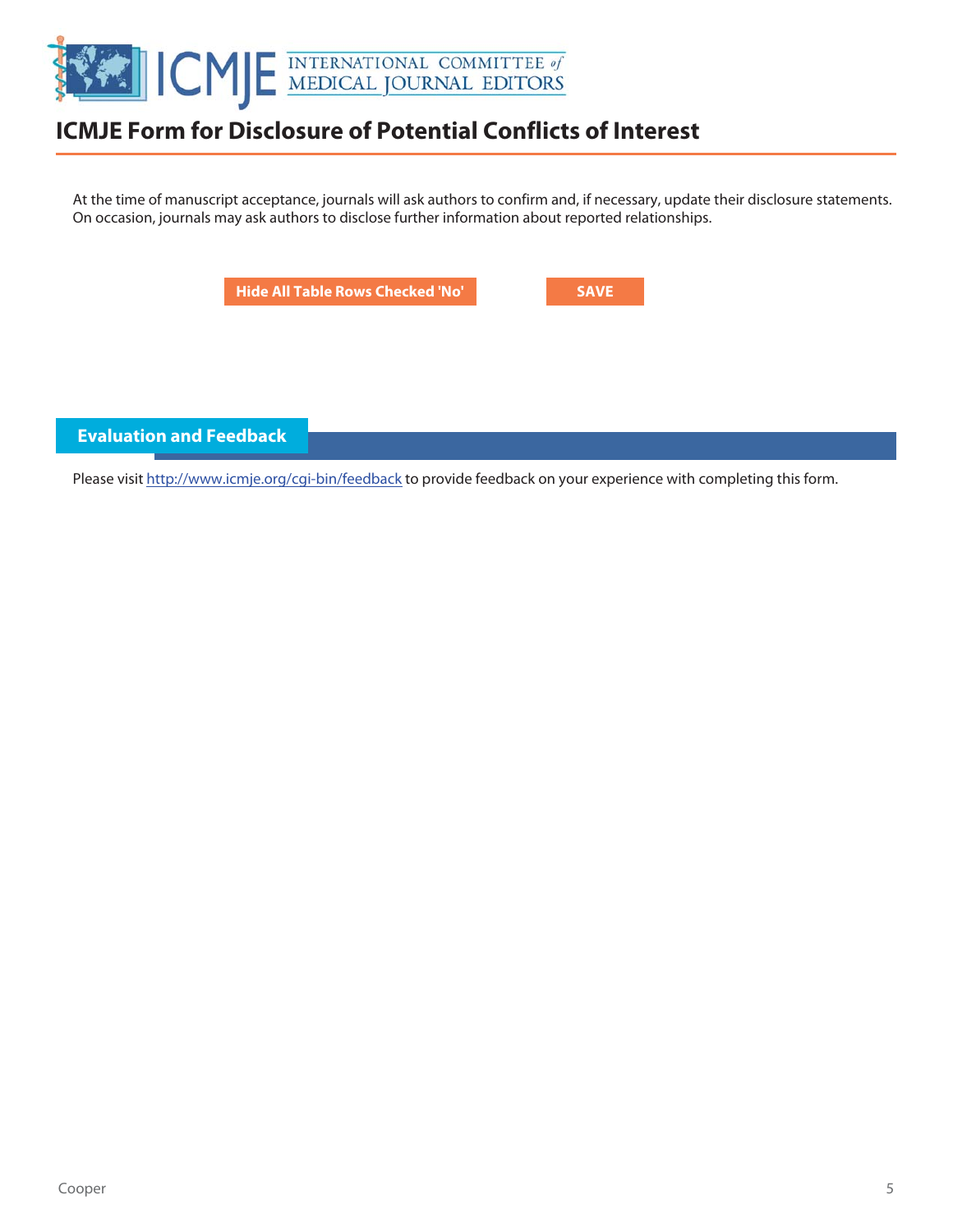

#### **Instructions**

 

> **The purpose of this form is to provide readers of your manuscript with information about your other interests that could influence how they receive and understand your work. The form is designed to be completed electronically and stored electronically. It contains programming that allows appropriate data display. Each author should submit a separate form and is responsible for the accuracy and completeness of the submitted information. The form is in four parts.**

#### **Identifying information. 1.**

Enter your full name. If you are NOT the corresponding author please check the box "no" and a space to enter the name of the corresponding author in the space that appears. Provide the requested manuscript information. Double-check the manuscript number and enter it.

#### **The work under consideration for publication. 2.**

This section asks for information about the work that you have submitted for publication. The time frame for this reporting is that of the work itself, from the initial conception and planning to the present. The requested information is about resources that you received, either directly or indirectly (via your institution), to enable you to complete the work. Checking "No" means that you did the work without receiving any financial support from any third party -- that is, the work was supported by funds from the same institution that pays your salary and that institution did not receive third-party funds with which to pay you. If you or your institution received funds from a third party to support the work, such as a government granting agency, charitable foundation or commercial sponsor, check "Yes". Then complete the appropriate boxes to indicate the type of support and whether the payment went to you, or to your institution, or both.

#### **Relevant financial activities outside the submitted work. 3.**

This section asks about your financial relationships with entities in the bio-medical arena that could be perceived to influence,or that give the appearance of potentially influencing, what you wrote in the submitted work. You should disclose interactions with ANY entity that could be considered broadly relevant to the work. For example, if your article is about testing an epidermal growth factor receptor (EGFR) antagonist in lung cancer, you should report all associations with entities pursuing diagnostic or therapeutic strategies in cancer in general, not just in the area of EGFR or lung cancer.

Report all sources of revenue paid (or promised to be paid) directly to you or your institution on your behalf over the 36 months prior to submission of the work. This should include all monies from sources with relevance to the submitted work, not just monies from the entity that sponsored the research. Please note that your interactions with the work's sponsor that are outside the submitted work should also be listed here. If there is any question, it is usually better to disclose a relationship than not to do so.

For grants you have received for work outside the submitted work, you should disclose support ONLY from entities that could be perceived to be affected financially by the published work, such as drug companies, or foundations supported by entities that could be perceived to have a financial stake in the outcome. Public funding sources, such as government agencies, charitable foundations or academic institutions, need not be disclosed. For example, if a government agency sponsored a study in which you have been involved and drugs were provided by a pharmaceutical company, you need only list the pharmaceutical company.

#### **Other relationships. 4.**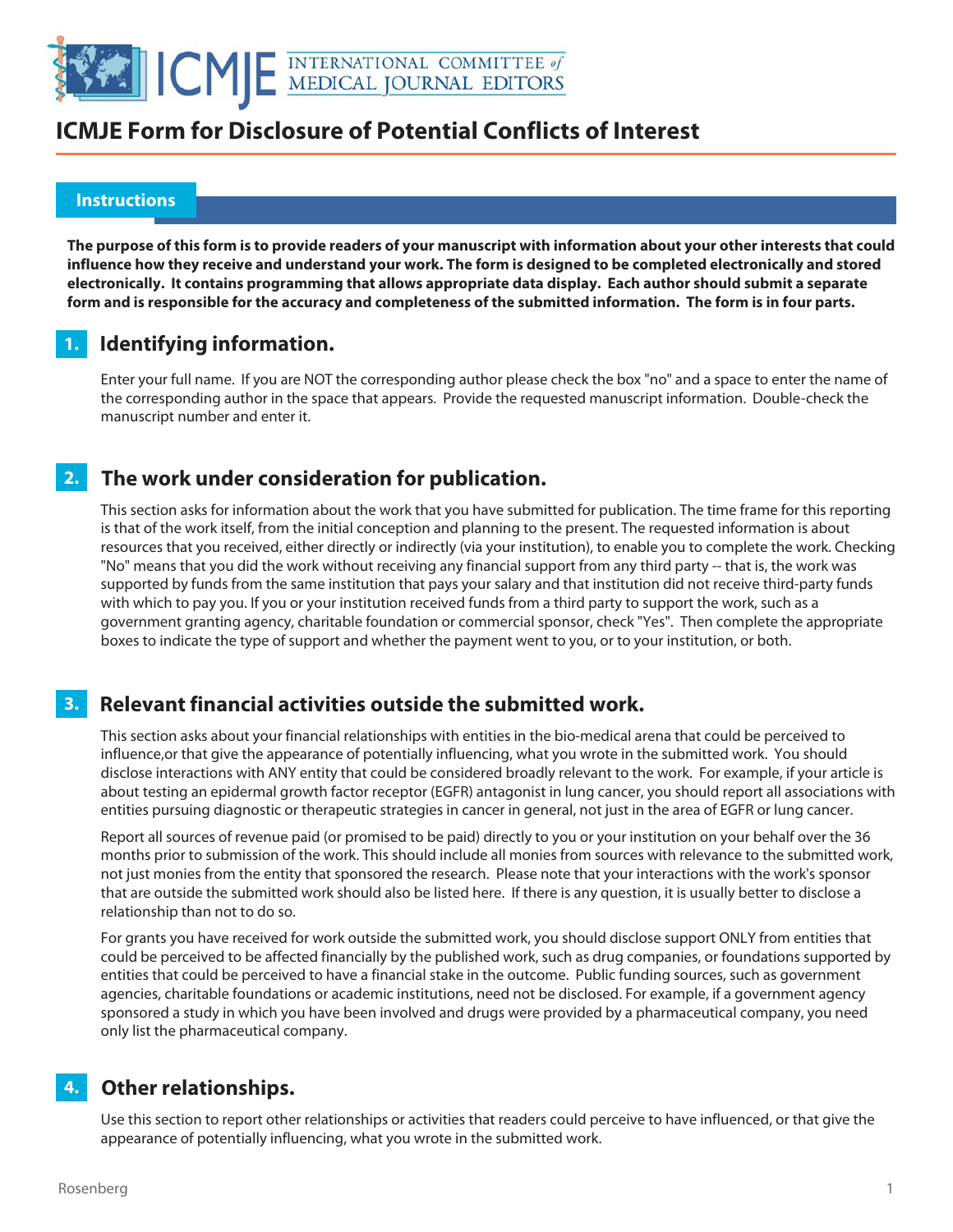

| <b>Section 1.</b>                   | <b>Identifying Information</b>       |                                                                         |                                               |                                                      |
|-------------------------------------|--------------------------------------|-------------------------------------------------------------------------|-----------------------------------------------|------------------------------------------------------|
| 1. Given Name (First Name)<br>Aaron |                                      | 2. Surname (Last Name)<br>Rosenberg                                     |                                               | 3. Effective Date (07-August-2008)<br>06-August-2012 |
|                                     | 4. Are you the corresponding author? | $\sqrt{N}$<br>Yes                                                       | Corresponding Author's Name<br>H. John Cooper |                                                      |
| 5. Manuscript Title                 |                                      | Elevated Serum Metal Levels from Vitamin Supplementation: A Case Report |                                               |                                                      |

6. Manuscript Identifying Number (if you know it)

# **Section 2.** The Work Under Consideration for Publication

Did you or your institution at any time receive payment or services from a third party for any aspect of the submitted work (including but not limited to grants, data monitoring board, study design, manuscript preparation, statistical analysis, etc…)?

| The Work Under Consideration for Publication                                                                                                     |                                 |                                       |                                         |                       |            |                       |  |
|--------------------------------------------------------------------------------------------------------------------------------------------------|---------------------------------|---------------------------------------|-----------------------------------------|-----------------------|------------|-----------------------|--|
| <b>Type</b>                                                                                                                                      | <b>No</b>                       | <b>Money</b><br><b>Paid</b><br>to You | <b>Money to</b><br>Your<br>Institution* | <b>Name of Entity</b> | Comments** |                       |  |
| 1. Grant                                                                                                                                         | $\sqrt{}$                       |                                       |                                         |                       |            | $\times$              |  |
| 1. Grant                                                                                                                                         | $\checkmark$                    |                                       |                                         |                       |            | $\times$              |  |
|                                                                                                                                                  |                                 |                                       |                                         |                       |            | <b>ADD</b>            |  |
| 2. Consulting fee or honorarium                                                                                                                  | $ \mathcal{V} $                 |                                       |                                         |                       |            | $\times$              |  |
|                                                                                                                                                  |                                 |                                       |                                         |                       |            | <b>ADD</b>            |  |
| 3. Support for travel to meetings for<br>the study or other purposes                                                                             | $\overline{\blacktriangledown}$ |                                       |                                         |                       |            | $\times$              |  |
|                                                                                                                                                  |                                 |                                       |                                         |                       |            | <b>ADD</b>            |  |
| 4. Fees for participation in review<br>activities such as data monitoring<br>boards, statistical analysis, end<br>point committees, and the like | $ \mathcal{V} $                 |                                       |                                         |                       |            | $\boldsymbol{\times}$ |  |
|                                                                                                                                                  |                                 |                                       |                                         |                       |            | <b>ADD</b>            |  |
| 5. Payment for writing or reviewing<br>the manuscript                                                                                            | $ \checkmark $                  |                                       |                                         |                       |            | $\times$              |  |
|                                                                                                                                                  |                                 |                                       |                                         |                       |            | <b>ADD</b>            |  |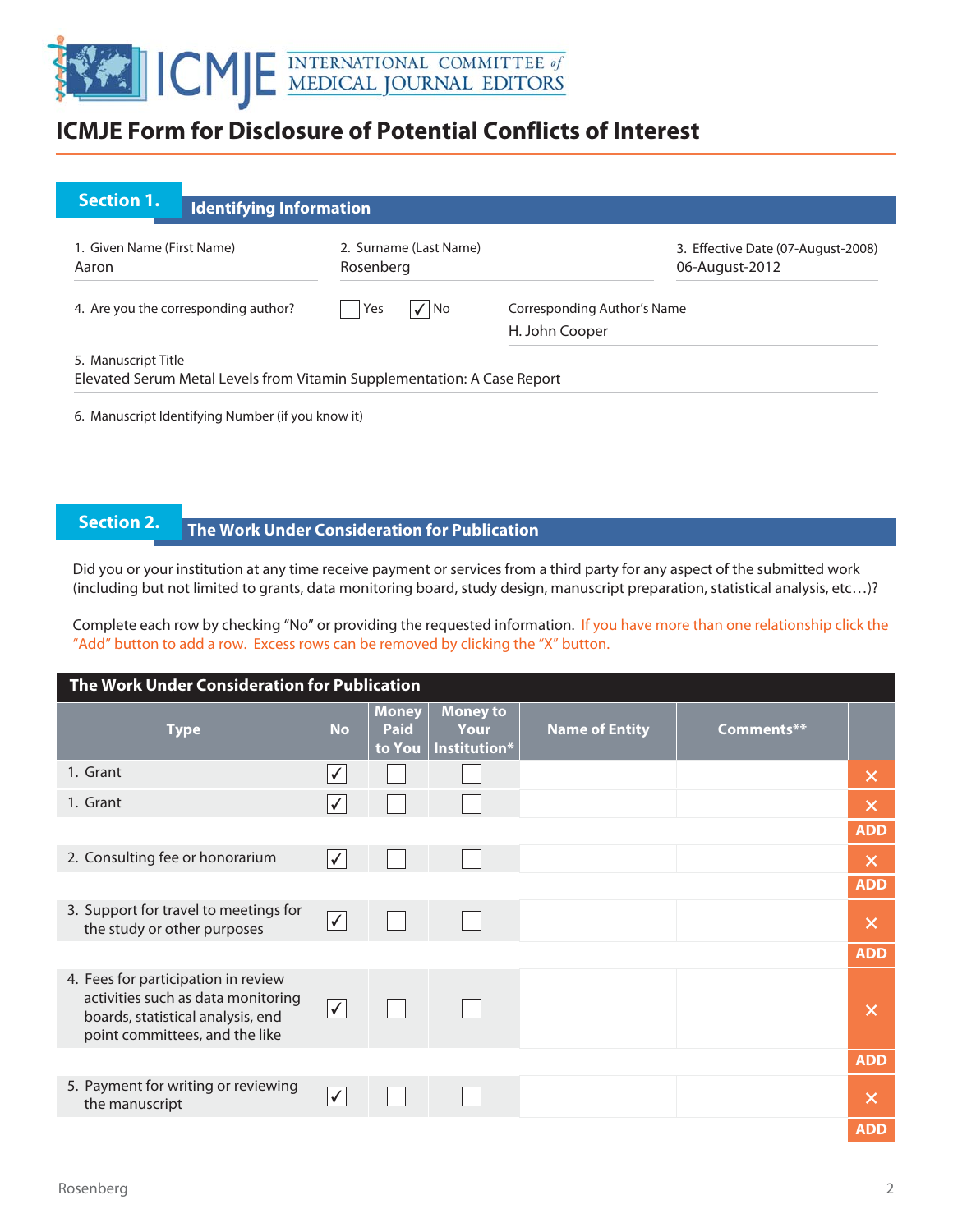

| The Work Under Consideration for Publication                                              |              |                                |                                         |                       |            |            |  |
|-------------------------------------------------------------------------------------------|--------------|--------------------------------|-----------------------------------------|-----------------------|------------|------------|--|
| Type                                                                                      | <b>No</b>    | Money<br><b>Paid</b><br>to You | <b>Money to</b><br>Your<br>Institution* | <b>Name of Entity</b> | Comments** |            |  |
| 6. Provision of writing assistance,<br>medicines, equipment, or<br>administrative support | $\checkmark$ |                                |                                         |                       |            | ×          |  |
|                                                                                           |              |                                |                                         |                       |            | <b>ADD</b> |  |
| 7. Other                                                                                  | $\checkmark$ |                                |                                         |                       |            | X          |  |
|                                                                                           |              |                                |                                         |                       |            | <b>ADD</b> |  |

\* This means money that your institution received for your efforts on this study.

\*\* Use this section to provide any needed explanation.

#### **Section 3.** Relevant financial activities outside the submitted work.

Place a check in the appropriate boxes in the table to indicate whether you have financial relationships (regardless of amount of compensation) with entities as described in the instructions. Use one line for each entity; add as many lines as you need by clicking the "Add +" box. You should report relationships that were present during the 36 months prior to submission.

| Relevant financial activities outside the submitted work         |                         |                                       |                                         |               |                 |                           |
|------------------------------------------------------------------|-------------------------|---------------------------------------|-----------------------------------------|---------------|-----------------|---------------------------|
| <b>Type of Relationship (in</b><br>alphabetical order)           | <b>No</b>               | <b>Money</b><br><b>Paid to</b><br>You | <b>Money to</b><br>Your<br>Institution* | <b>Entity</b> | <b>Comments</b> |                           |
| 1. Board membership                                              | $\checkmark$            |                                       |                                         |               |                 | $\times$                  |
|                                                                  |                         |                                       |                                         |               |                 | <b>ADD</b>                |
| 2. Consultancy                                                   | $\checkmark$            |                                       |                                         |               |                 | $\times$                  |
|                                                                  |                         |                                       |                                         |               |                 | <b>ADD</b>                |
| 3. Employment                                                    | $\checkmark$            |                                       |                                         |               |                 | $\times$                  |
|                                                                  |                         |                                       |                                         |               |                 | <b>ADD</b>                |
| 4. Expert testimony                                              | $\checkmark$            |                                       |                                         |               |                 | $\boldsymbol{\mathsf{x}}$ |
|                                                                  |                         |                                       |                                         |               |                 | <b>ADD</b>                |
| 5. Grants/grants pending                                         | $\checkmark$            |                                       |                                         |               |                 | $\boldsymbol{\mathsf{x}}$ |
|                                                                  |                         |                                       |                                         |               |                 | <b>ADD</b>                |
| 6. Payment for lectures including<br>service on speakers bureaus | $\overline{\checkmark}$ |                                       |                                         |               |                 | $\times$                  |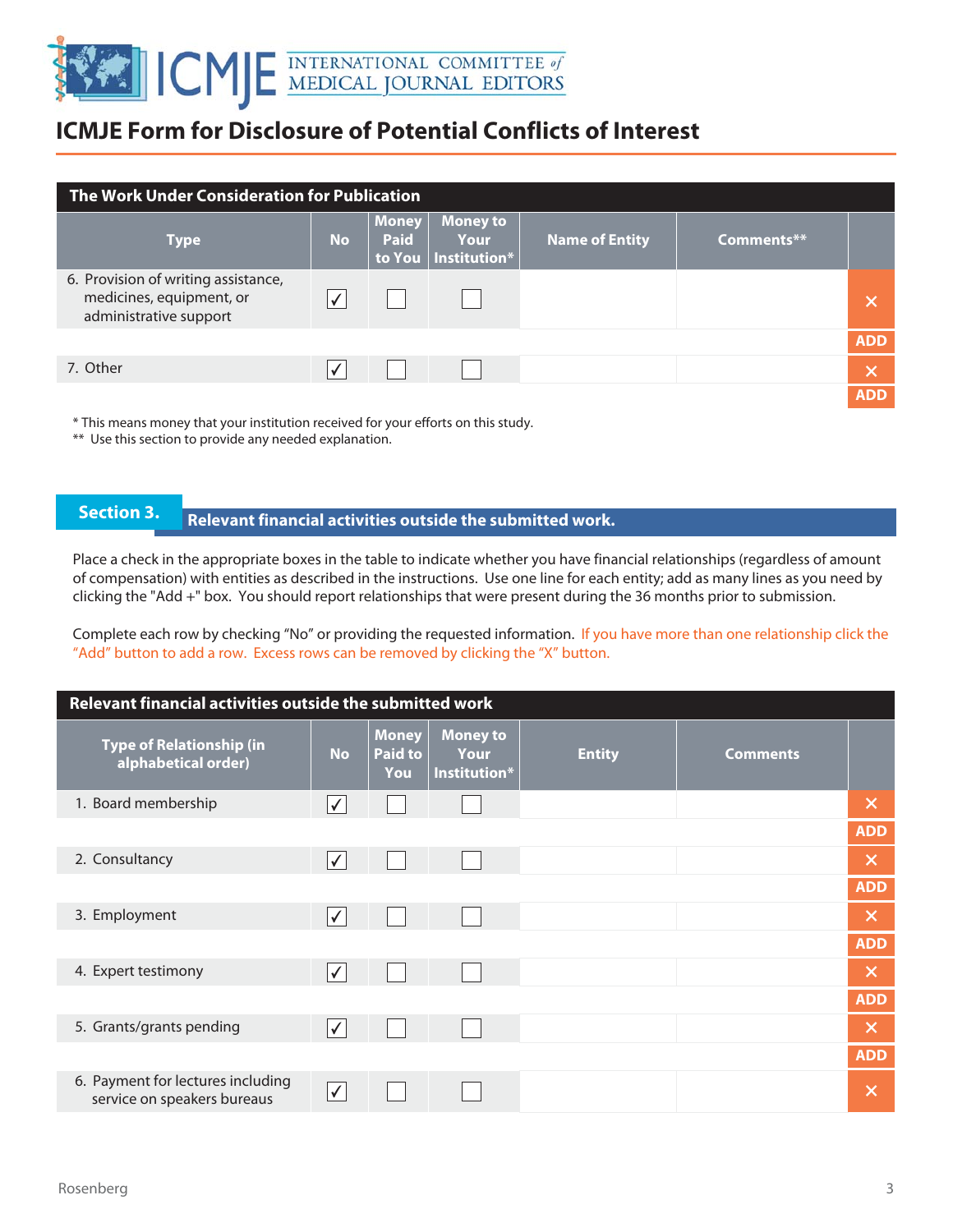

| Relevant financial activities outside the submitted work                           |                         |                                       |                                         |               |                 |                           |  |
|------------------------------------------------------------------------------------|-------------------------|---------------------------------------|-----------------------------------------|---------------|-----------------|---------------------------|--|
| <b>Type of Relationship (in</b><br>alphabetical order)                             | <b>No</b>               | <b>Money</b><br><b>Paid to</b><br>You | <b>Money to</b><br>Your<br>Institution* | <b>Entity</b> | <b>Comments</b> |                           |  |
|                                                                                    |                         |                                       |                                         |               |                 | <b>ADD</b>                |  |
| 7. Payment for manuscript<br>preparation                                           | $\overline{\checkmark}$ |                                       |                                         |               |                 | $\boldsymbol{\times}$     |  |
|                                                                                    |                         |                                       |                                         |               |                 | <b>ADD</b>                |  |
| 8. Patents (planned, pending or<br>issued)                                         |                         | $\sqrt{}$                             |                                         | Zimmer        |                 | $\boldsymbol{\times}$     |  |
|                                                                                    |                         |                                       |                                         |               |                 | <b>ADD</b>                |  |
| 9. Royalties                                                                       |                         | $\checkmark$                          |                                         | Zimmer        |                 | $\boldsymbol{\mathsf{x}}$ |  |
|                                                                                    |                         |                                       |                                         |               |                 | <b>ADD</b>                |  |
| 10. Payment for development of<br>educational presentations                        |                         | $\sqrt{}$                             |                                         | Zimmer        |                 | $\times$                  |  |
|                                                                                    |                         |                                       |                                         |               |                 | <b>ADD</b>                |  |
| 11. Stock/stock options                                                            | $\checkmark$            |                                       |                                         |               |                 | $\times$                  |  |
|                                                                                    |                         |                                       |                                         |               |                 | <b>ADD</b>                |  |
| 12. Travel/accommodations/<br>meeting expenses unrelated to<br>activities listed** |                         | $\sqrt{}$                             |                                         | Zimmer        |                 | $\boldsymbol{\times}$     |  |
|                                                                                    |                         |                                       |                                         |               |                 | <b>ADD</b>                |  |
| 13. Other (err on the side of full<br>disclosure)                                  | $\checkmark$            |                                       |                                         |               |                 | $\boldsymbol{\mathsf{x}}$ |  |
|                                                                                    |                         |                                       |                                         |               |                 | <b>ADD</b>                |  |

\* This means money that your institution received for your efforts.

\*\* For example, if you report a consultancy above there is no need to report travel related to that consultancy on this line.

### **Other relationships Section 4.**

Are there other relationships or activities that readers could perceive to have influenced, or that give the appearance of potentially influencing, what you wrote in the submitted work?

 $\sqrt{\ }$  No other relationships/conditions/circumstances that present a potential conflict of interest

Yes, the following relationships/conditions/circumstances are present (explain below):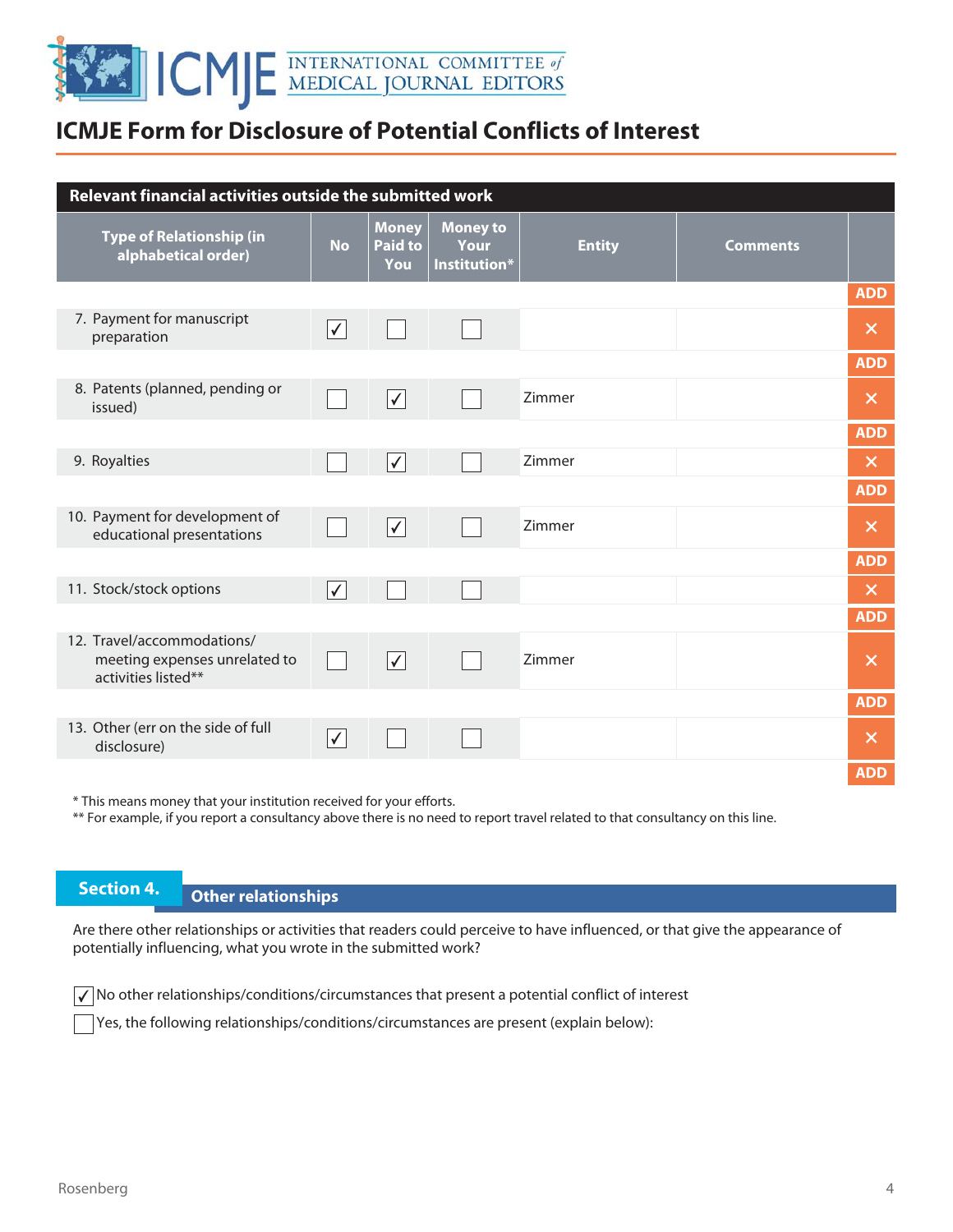

At the time of manuscript acceptance, journals will ask authors to confirm and, if necessary, update their disclosure statements. On occasion, journals may ask authors to disclose further information about reported relationships.

**Hide All Table Rows Checked 'No'** 

| <b>SAVE</b> |  |  |  |
|-------------|--|--|--|
|             |  |  |  |
|             |  |  |  |

**Evaluation and Feedback**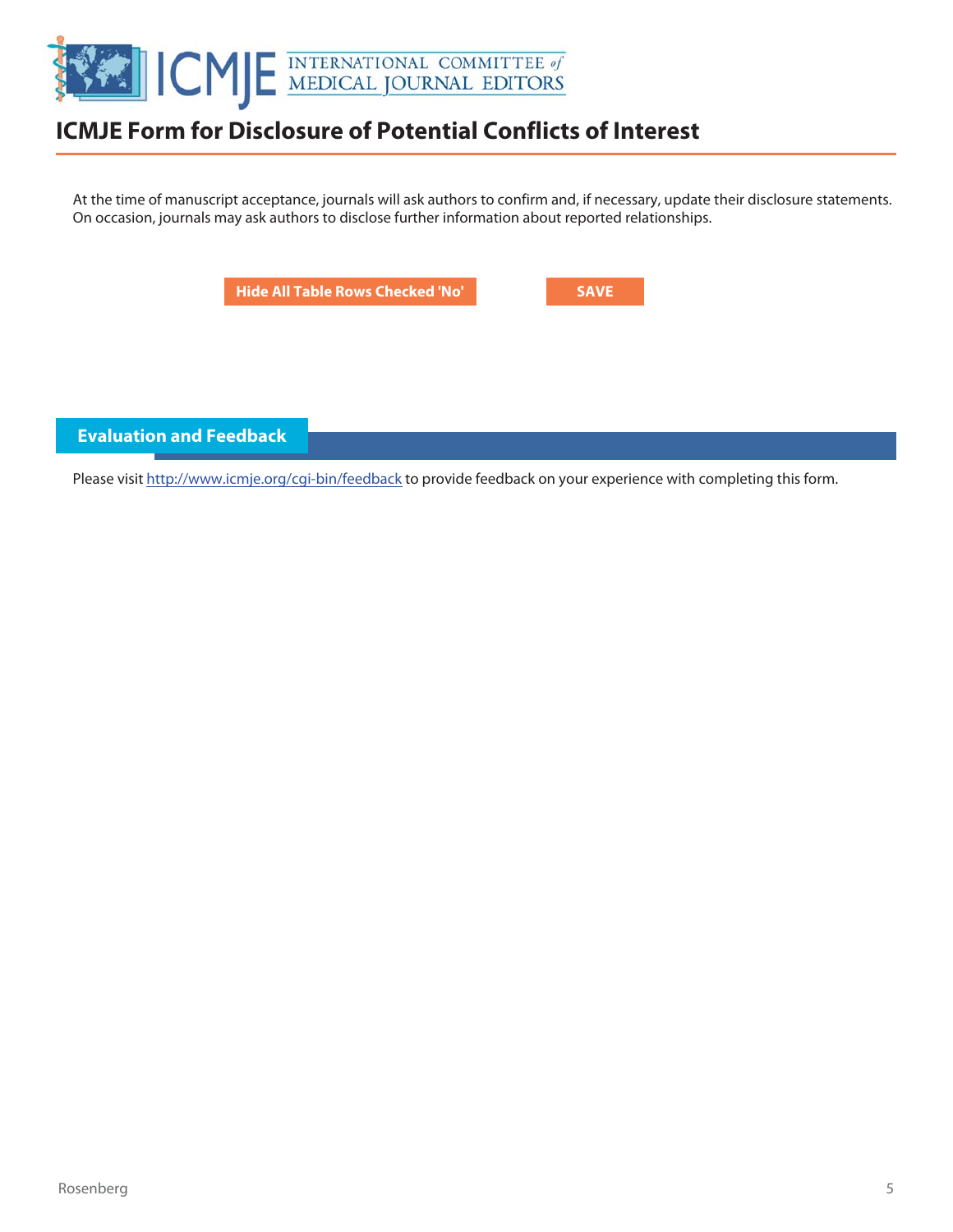

#### **Instructions**

 

> **The purpose of this form is to provide readers of your manuscript with information about your other interests that could influence how they receive and understand your work. The form is designed to be completed electronically and stored electronically. It contains programming that allows appropriate data display. Each author should submit a separate form and is responsible for the accuracy and completeness of the submitted information. The form is in four parts.**

#### **Identifying information. 1.**

Enter your full name. If you are NOT the corresponding author please check the box "no" and a space to enter the name of the corresponding author in the space that appears. Provide the requested manuscript information. Double-check the manuscript number and enter it.

#### **The work under consideration for publication. 2.**

This section asks for information about the work that you have submitted for publication. The time frame for this reporting is that of the work itself, from the initial conception and planning to the present. The requested information is about resources that you received, either directly or indirectly (via your institution), to enable you to complete the work. Checking "No" means that you did the work without receiving any financial support from any third party -- that is, the work was supported by funds from the same institution that pays your salary and that institution did not receive third-party funds with which to pay you. If you or your institution received funds from a third party to support the work, such as a government granting agency, charitable foundation or commercial sponsor, check "Yes". Then complete the appropriate boxes to indicate the type of support and whether the payment went to you, or to your institution, or both.

#### **Relevant financial activities outside the submitted work. 3.**

This section asks about your financial relationships with entities in the bio-medical arena that could be perceived to influence,or that give the appearance of potentially influencing, what you wrote in the submitted work. You should disclose interactions with ANY entity that could be considered broadly relevant to the work. For example, if your article is about testing an epidermal growth factor receptor (EGFR) antagonist in lung cancer, you should report all associations with entities pursuing diagnostic or therapeutic strategies in cancer in general, not just in the area of EGFR or lung cancer.

Report all sources of revenue paid (or promised to be paid) directly to you or your institution on your behalf over the 36 months prior to submission of the work. This should include all monies from sources with relevance to the submitted work, not just monies from the entity that sponsored the research. Please note that your interactions with the work's sponsor that are outside the submitted work should also be listed here. If there is any question, it is usually better to disclose a relationship than not to do so.

For grants you have received for work outside the submitted work, you should disclose support ONLY from entities that could be perceived to be affected financially by the published work, such as drug companies, or foundations supported by entities that could be perceived to have a financial stake in the outcome. Public funding sources, such as government agencies, charitable foundations or academic institutions, need not be disclosed. For example, if a government agency sponsored a study in which you have been involved and drugs were provided by a pharmaceutical company, you need only list the pharmaceutical company.

#### **Other relationships. 4.**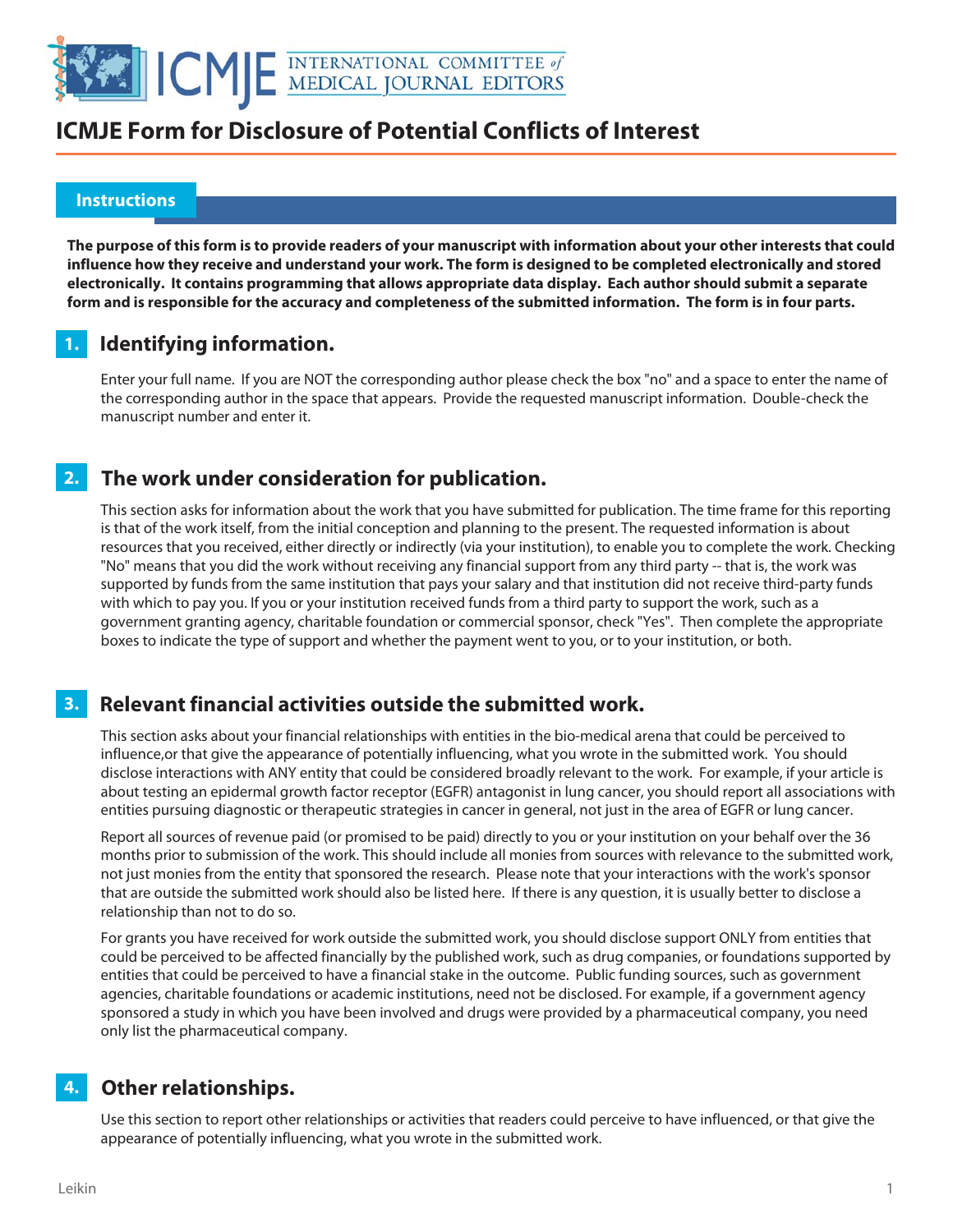

| <b>Section 1.</b>                     | <b>Identifying Information</b>       |                                                                         |                                               |                                                    |
|---------------------------------------|--------------------------------------|-------------------------------------------------------------------------|-----------------------------------------------|----------------------------------------------------|
| 1. Given Name (First Name)<br>Jerrold |                                      | 2. Surname (Last Name)<br>Leikin                                        |                                               | 3. Effective Date (07-August-2008)<br>24-July-2012 |
|                                       | 4. Are you the corresponding author? | $\sqrt{ N_{0}}$<br>Yes                                                  | Corresponding Author's Name<br>H. John Cooper |                                                    |
| 5. Manuscript Title                   |                                      | Elevated Serum Metal Levels from Vitamin Supplementation: A Case Report |                                               |                                                    |

6. Manuscript Identifying Number (if you know it)

### **The Work Under Consideration for Publication**

Did you or your institution at any time receive payment or services from a third party for any aspect of the submitted work (including but not limited to grants, data monitoring board, study design, manuscript preparation, statistical analysis, etc…)?

| The Work Under Consideration for Publication                                                                                                     |                                 |                                       |                                         |                       |            |                       |  |  |  |  |
|--------------------------------------------------------------------------------------------------------------------------------------------------|---------------------------------|---------------------------------------|-----------------------------------------|-----------------------|------------|-----------------------|--|--|--|--|
| <b>Type</b>                                                                                                                                      | <b>No</b>                       | <b>Money</b><br><b>Paid</b><br>to You | <b>Money to</b><br>Your<br>Institution* | <b>Name of Entity</b> | Comments** |                       |  |  |  |  |
| 1. Grant                                                                                                                                         | $\blacktriangledown$            |                                       |                                         |                       |            | $\times$              |  |  |  |  |
|                                                                                                                                                  |                                 |                                       |                                         |                       |            | <b>ADD</b>            |  |  |  |  |
| 2. Consulting fee or honorarium                                                                                                                  | $\blacktriangledown$            |                                       |                                         |                       |            | $\times$              |  |  |  |  |
|                                                                                                                                                  |                                 |                                       |                                         |                       |            | <b>ADD</b>            |  |  |  |  |
| 3. Support for travel to meetings for<br>the study or other purposes                                                                             | $ \checkmark $                  |                                       |                                         |                       |            | $\times$              |  |  |  |  |
|                                                                                                                                                  |                                 |                                       |                                         |                       |            | <b>ADD</b>            |  |  |  |  |
| 4. Fees for participation in review<br>activities such as data monitoring<br>boards, statistical analysis, end<br>point committees, and the like | $\sqrt{}$                       |                                       |                                         |                       |            | $\boldsymbol{\times}$ |  |  |  |  |
|                                                                                                                                                  |                                 |                                       |                                         |                       |            | <b>ADD</b>            |  |  |  |  |
| 5. Payment for writing or reviewing<br>the manuscript                                                                                            | $\overline{\blacktriangledown}$ |                                       |                                         |                       |            | $\times$              |  |  |  |  |
|                                                                                                                                                  |                                 |                                       |                                         |                       |            | <b>ADD</b>            |  |  |  |  |
| 6. Provision of writing assistance,<br>medicines, equipment, or<br>administrative support                                                        | $\checkmark$                    |                                       |                                         |                       |            | $\times$              |  |  |  |  |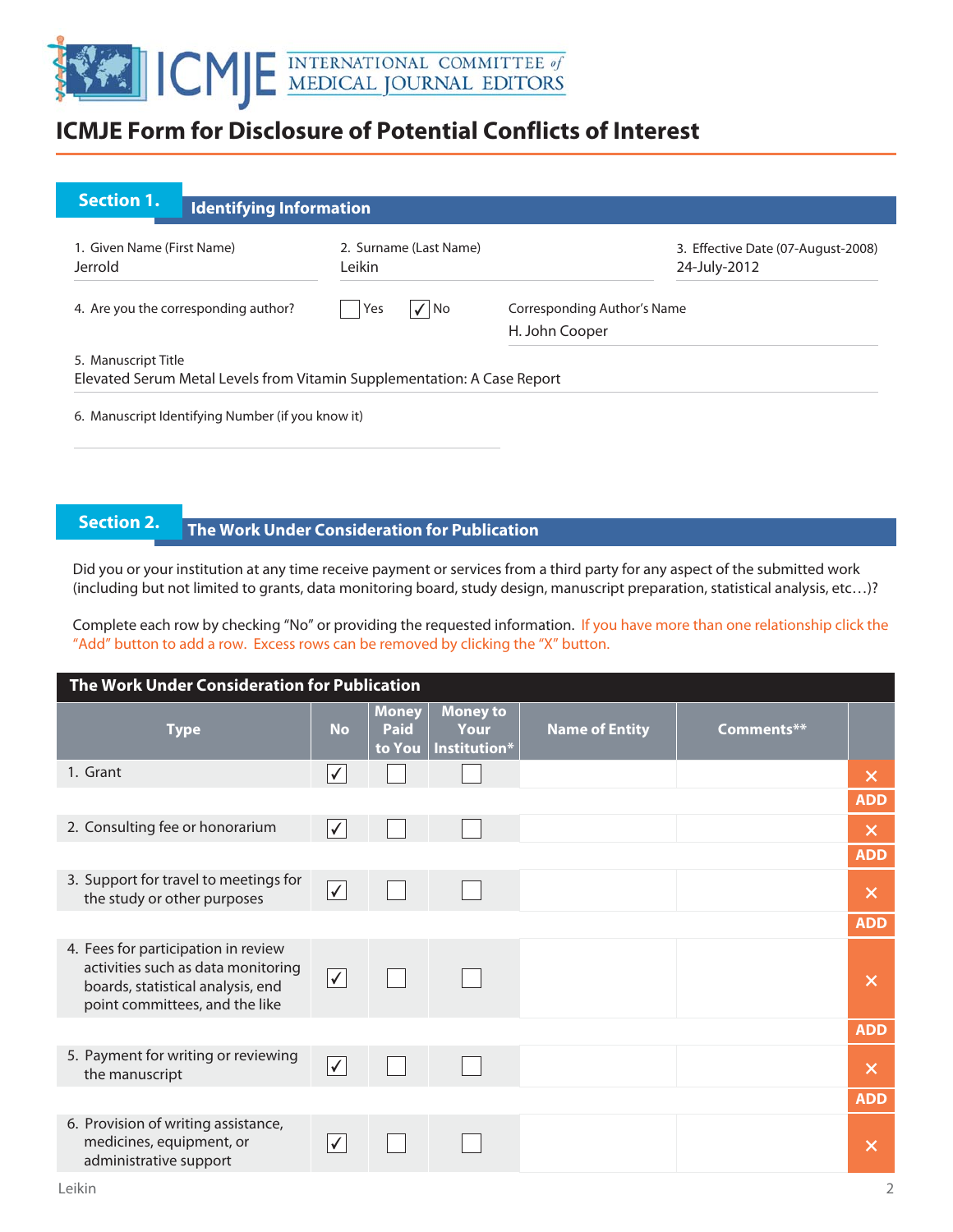

| The Work Under Consideration for Publication |             |           |              |                                                                                                                                             |                       |            |            |  |  |
|----------------------------------------------|-------------|-----------|--------------|---------------------------------------------------------------------------------------------------------------------------------------------|-----------------------|------------|------------|--|--|
|                                              | <b>Type</b> | <b>No</b> | <b>Money</b> | <b>Money to</b><br>$\begin{array}{ c c } \hline \textbf{Pad} & \textbf{Your} \\ \hline \textbf{to You} & \textbf{Institution*} \end{array}$ | <b>Name of Entity</b> | Comments** |            |  |  |
|                                              |             |           |              |                                                                                                                                             |                       |            | <b>ADD</b> |  |  |
| 7. Other                                     |             |           |              |                                                                                                                                             |                       |            | $\times$   |  |  |
|                                              |             |           |              |                                                                                                                                             |                       |            | <b>ADD</b> |  |  |

\* This means money that your institution received for your efforts on this study.

\*\* Use this section to provide any needed explanation.

#### **Section 3.** Relevant financial activities outside the submitted work.

Place a check in the appropriate boxes in the table to indicate whether you have financial relationships (regardless of amount of compensation) with entities as described in the instructions. Use one line for each entity; add as many lines as you need by clicking the "Add +" box. You should report relationships that were present during the 36 months prior to submission.

| Relevant financial activities outside the submitted work         |                      |                                       |                                         |               |                 |                           |  |  |
|------------------------------------------------------------------|----------------------|---------------------------------------|-----------------------------------------|---------------|-----------------|---------------------------|--|--|
| <b>Type of Relationship (in</b><br>alphabetical order)           | <b>No</b>            | <b>Money</b><br><b>Paid to</b><br>You | <b>Money to</b><br>Your<br>Institution* | <b>Entity</b> | <b>Comments</b> |                           |  |  |
| 1. Board membership                                              | $\checkmark$         |                                       |                                         |               |                 | $\boldsymbol{\times}$     |  |  |
|                                                                  |                      |                                       |                                         |               |                 | <b>ADD</b>                |  |  |
| 2. Consultancy                                                   |                      | $\checkmark$                          |                                         | <b>DePuy</b>  |                 | $\times$                  |  |  |
|                                                                  |                      |                                       |                                         |               |                 | <b>ADD</b>                |  |  |
| 3. Employment                                                    | $\blacktriangledown$ |                                       |                                         |               |                 | $\times$                  |  |  |
|                                                                  |                      |                                       |                                         |               |                 | <b>ADD</b>                |  |  |
| 4. Expert testimony                                              | $\checkmark$         |                                       |                                         |               |                 | $\boldsymbol{\mathsf{x}}$ |  |  |
|                                                                  |                      |                                       |                                         |               |                 | <b>ADD</b>                |  |  |
| 5. Grants/grants pending                                         | $\checkmark$         |                                       |                                         |               |                 | $\boldsymbol{\mathsf{x}}$ |  |  |
|                                                                  |                      |                                       |                                         |               |                 | <b>ADD</b>                |  |  |
| 6. Payment for lectures including<br>service on speakers bureaus | $\sqrt{}$            |                                       |                                         |               |                 | $\boldsymbol{\mathsf{x}}$ |  |  |
|                                                                  |                      |                                       |                                         |               |                 | <b>ADD</b>                |  |  |
| 7. Payment for manuscript<br>preparation                         | $\checkmark$         |                                       |                                         |               |                 | $\times$                  |  |  |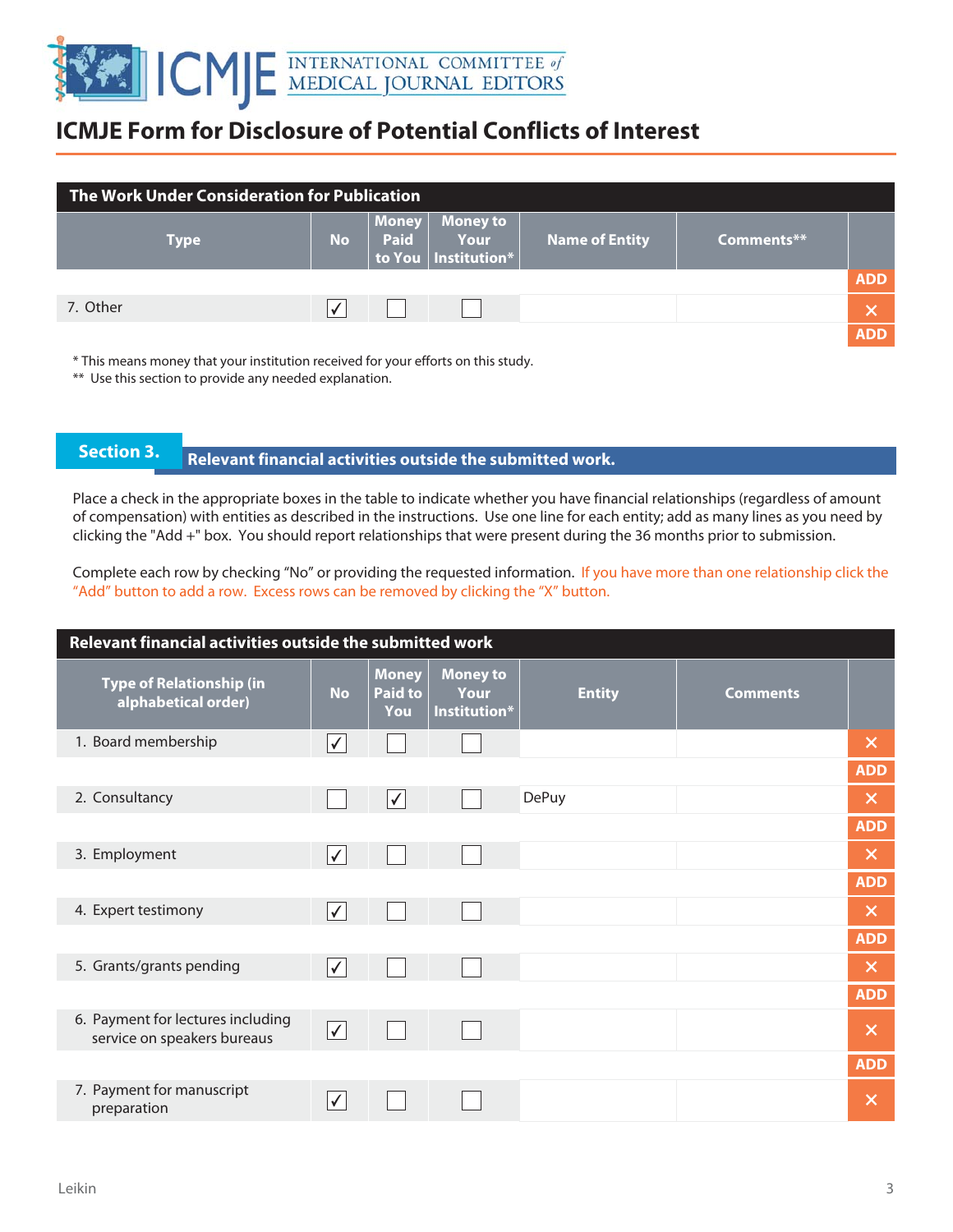

| Relevant financial activities outside the submitted work                           |                                |                                       |                                         |               |                 |                           |  |  |
|------------------------------------------------------------------------------------|--------------------------------|---------------------------------------|-----------------------------------------|---------------|-----------------|---------------------------|--|--|
| <b>Type of Relationship (in</b><br>alphabetical order)                             | <b>No</b>                      | <b>Money</b><br><b>Paid to</b><br>You | <b>Money to</b><br>Your<br>Institution* | <b>Entity</b> | <b>Comments</b> |                           |  |  |
|                                                                                    |                                |                                       |                                         |               |                 | <b>ADD</b>                |  |  |
| 8. Patents (planned, pending or<br>issued)                                         | $\vert\blacktriangledown\vert$ |                                       |                                         |               |                 | $\boldsymbol{\times}$     |  |  |
|                                                                                    |                                |                                       |                                         |               |                 | <b>ADD</b>                |  |  |
| 9. Royalties                                                                       | $\blacktriangledown$           |                                       |                                         |               |                 | $\boldsymbol{\mathsf{x}}$ |  |  |
|                                                                                    |                                |                                       |                                         |               |                 | <b>ADD</b>                |  |  |
| 10. Payment for development of<br>educational presentations                        | $ \checkmark $                 |                                       |                                         |               |                 | $\boldsymbol{\times}$     |  |  |
|                                                                                    |                                |                                       |                                         |               |                 | <b>ADD</b>                |  |  |
| 11. Stock/stock options                                                            | $\checkmark$                   |                                       |                                         |               |                 | $\boldsymbol{\mathsf{x}}$ |  |  |
|                                                                                    |                                |                                       |                                         |               |                 | <b>ADD</b>                |  |  |
| 12. Travel/accommodations/<br>meeting expenses unrelated to<br>activities listed** | $ \mathcal{V} $                |                                       |                                         |               |                 | $\boldsymbol{\mathsf{x}}$ |  |  |
|                                                                                    |                                |                                       |                                         |               |                 | <b>ADD</b>                |  |  |
| 13. Other (err on the side of full<br>disclosure)                                  | $\checkmark$                   |                                       |                                         |               |                 | $\overline{\mathsf{x}}$   |  |  |
|                                                                                    |                                |                                       |                                         |               |                 | <b>ADD</b>                |  |  |

\* This means money that your institution received for your efforts.

\*\* For example, if you report a consultancy above there is no need to report travel related to that consultancy on this line.

 **Other relationships Section 4.**

Are there other relationships or activities that readers could perceive to have influenced, or that give the appearance of potentially influencing, what you wrote in the submitted work?

 $\sqrt{\ }$  No other relationships/conditions/circumstances that present a potential conflict of interest

Yes, the following relationships/conditions/circumstances are present (explain below):

At the time of manuscript acceptance, journals will ask authors to confirm and, if necessary, update their disclosure statements. On occasion, journals may ask authors to disclose further information about reported relationships.

**Hide All Table Rows Checked 'No' SAVE**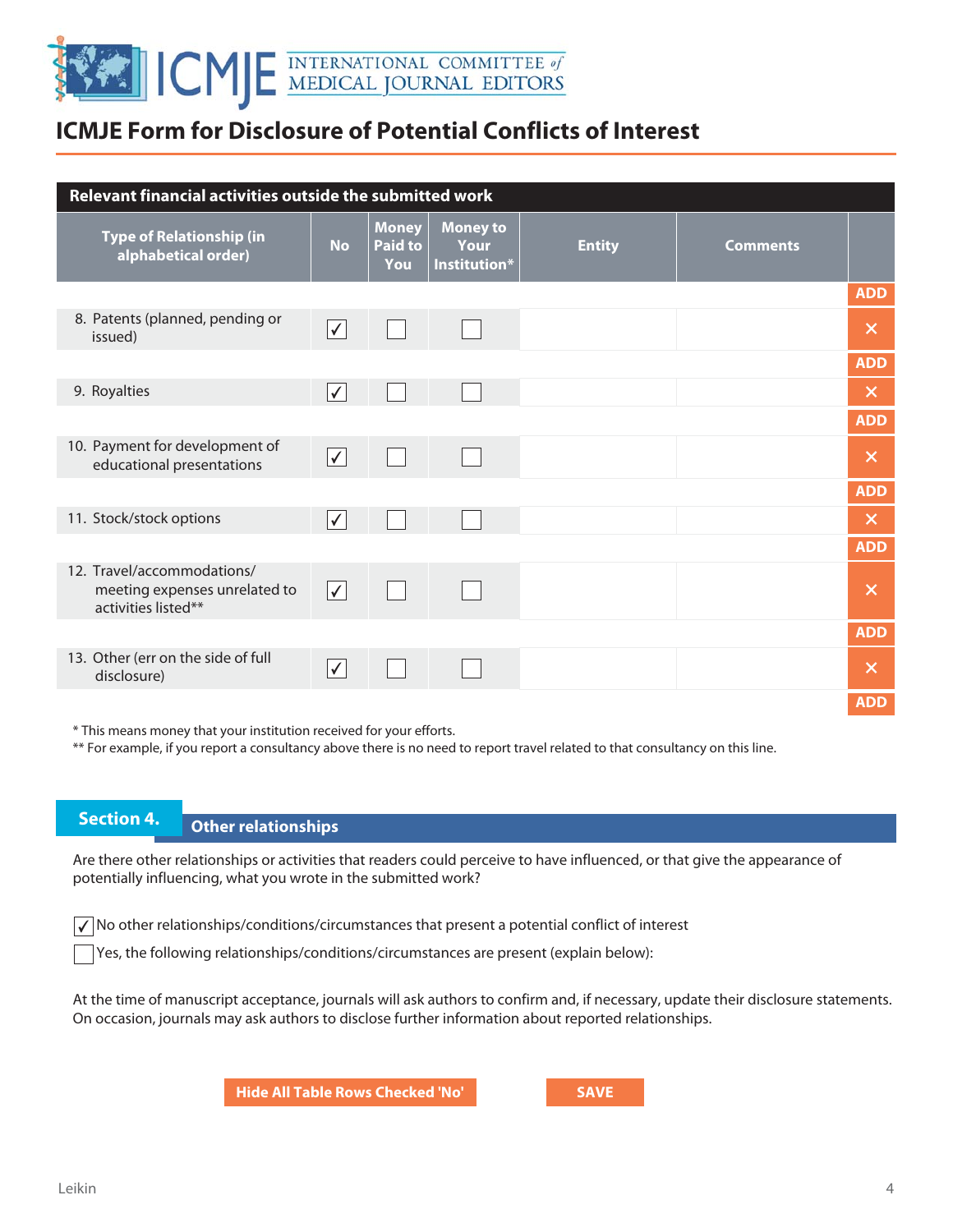

**Evaluation and Feedback**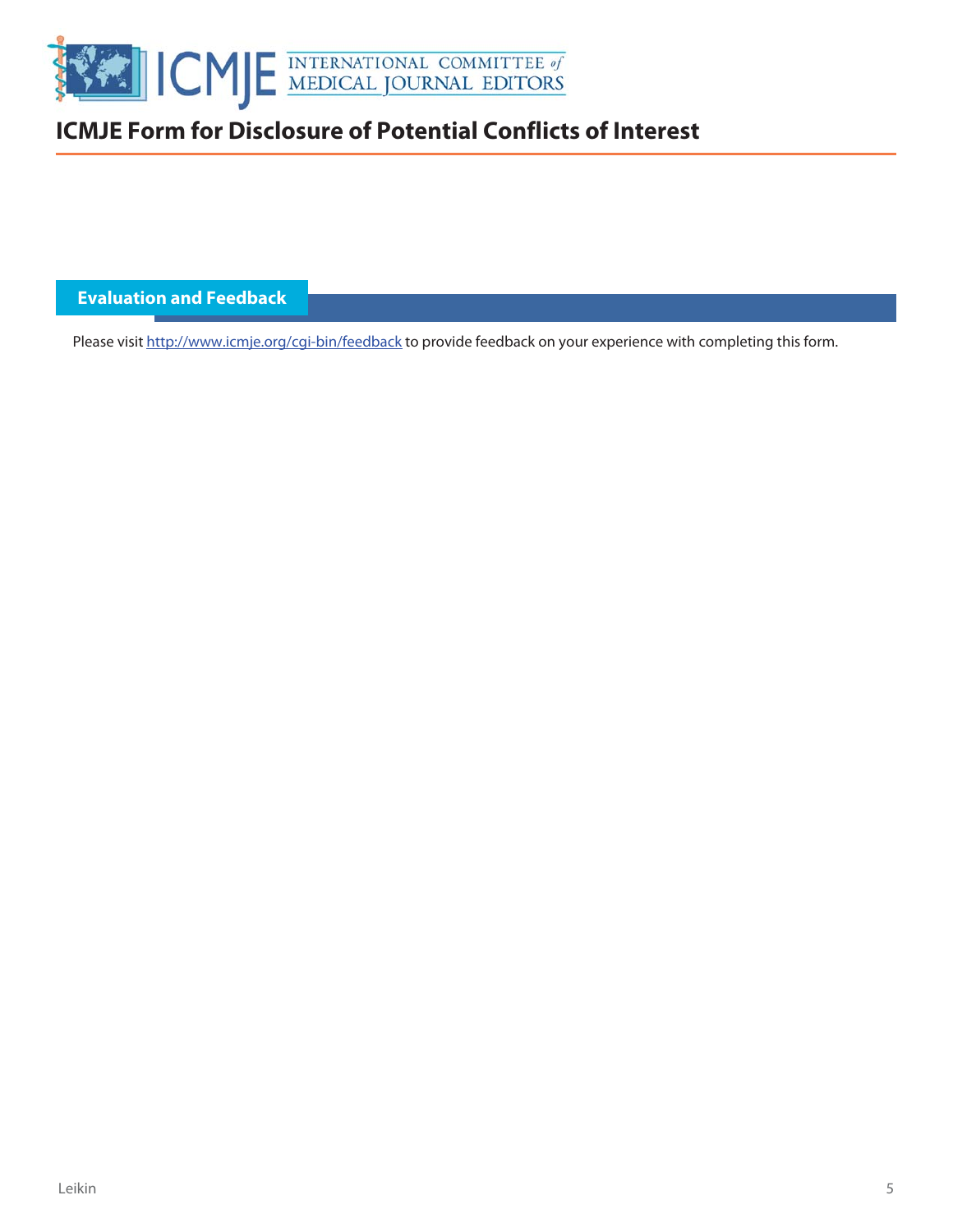

#### **Instructions**

 

> **The purpose of this form is to provide readers of your manuscript with information about your other interests that could influence how they receive and understand your work. The form is designed to be completed electronically and stored electronically. It contains programming that allows appropriate data display. Each author should submit a separate form and is responsible for the accuracy and completeness of the submitted information. The form is in four parts.**

#### **Identifying information. 1.**

Enter your full name. If you are NOT the corresponding author please check the box "no" and a space to enter the name of the corresponding author in the space that appears. Provide the requested manuscript information. Double-check the manuscript number and enter it.

#### **The work under consideration for publication. 2.**

This section asks for information about the work that you have submitted for publication. The time frame for this reporting is that of the work itself, from the initial conception and planning to the present. The requested information is about resources that you received, either directly or indirectly (via your institution), to enable you to complete the work. Checking "No" means that you did the work without receiving any financial support from any third party -- that is, the work was supported by funds from the same institution that pays your salary and that institution did not receive third-party funds with which to pay you. If you or your institution received funds from a third party to support the work, such as a government granting agency, charitable foundation or commercial sponsor, check "Yes". Then complete the appropriate boxes to indicate the type of support and whether the payment went to you, or to your institution, or both.

#### **Relevant financial activities outside the submitted work. 3.**

This section asks about your financial relationships with entities in the bio-medical arena that could be perceived to influence,or that give the appearance of potentially influencing, what you wrote in the submitted work. You should disclose interactions with ANY entity that could be considered broadly relevant to the work. For example, if your article is about testing an epidermal growth factor receptor (EGFR) antagonist in lung cancer, you should report all associations with entities pursuing diagnostic or therapeutic strategies in cancer in general, not just in the area of EGFR or lung cancer.

Report all sources of revenue paid (or promised to be paid) directly to you or your institution on your behalf over the 36 months prior to submission of the work. This should include all monies from sources with relevance to the submitted work, not just monies from the entity that sponsored the research. Please note that your interactions with the work's sponsor that are outside the submitted work should also be listed here. If there is any question, it is usually better to disclose a relationship than not to do so.

For grants you have received for work outside the submitted work, you should disclose support ONLY from entities that could be perceived to be affected financially by the published work, such as drug companies, or foundations supported by entities that could be perceived to have a financial stake in the outcome. Public funding sources, such as government agencies, charitable foundations or academic institutions, need not be disclosed. For example, if a government agency sponsored a study in which you have been involved and drugs were provided by a pharmaceutical company, you need only list the pharmaceutical company.

#### **Other relationships. 4.**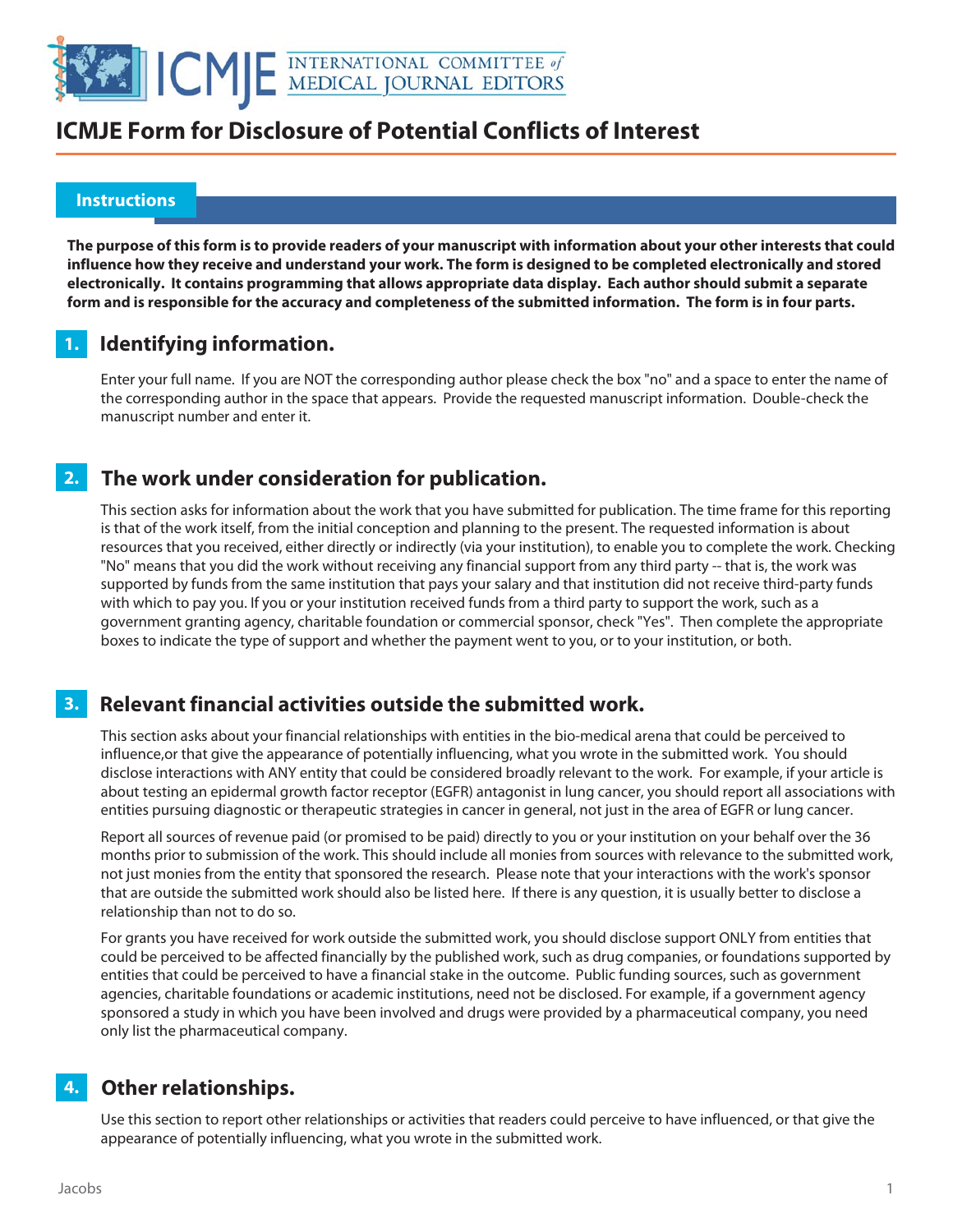

| <b>Section 1.</b>                    | <b>Identifying Information</b>       |                                                                         |                                               |                                                    |
|--------------------------------------|--------------------------------------|-------------------------------------------------------------------------|-----------------------------------------------|----------------------------------------------------|
| 1. Given Name (First Name)<br>Joshua |                                      | 2. Surname (Last Name)<br>Jacobs                                        |                                               | 3. Effective Date (07-August-2008)<br>24-July-2012 |
|                                      | 4. Are you the corresponding author? | No<br>Yes<br>✓                                                          | Corresponding Author's Name<br>H. John Cooper |                                                    |
| 5. Manuscript Title                  |                                      | Elevated Serum Metal Levels from Vitamin Supplementation: A Case Report |                                               |                                                    |

6. Manuscript Identifying Number (if you know it)

# **Section 2.** The Work Under Consideration for Publication

Did you or your institution at any time receive payment or services from a third party for any aspect of the submitted work (including but not limited to grants, data monitoring board, study design, manuscript preparation, statistical analysis, etc…)?

| The Work Under Consideration for Publication                                                                                                     |                      |                                       |                                         |                       |            |                       |  |  |  |  |
|--------------------------------------------------------------------------------------------------------------------------------------------------|----------------------|---------------------------------------|-----------------------------------------|-----------------------|------------|-----------------------|--|--|--|--|
| <b>Type</b>                                                                                                                                      | <b>No</b>            | <b>Money</b><br><b>Paid</b><br>to You | <b>Money to</b><br>Your<br>Institution* | <b>Name of Entity</b> | Comments** |                       |  |  |  |  |
| 1. Grant                                                                                                                                         | $\sqrt{}$            |                                       |                                         | Zimmer                |            | $\times$              |  |  |  |  |
| 1. Grant                                                                                                                                         | $\checkmark$         |                                       |                                         | NIH-NIAMS AR39310     |            | $\boldsymbol{\times}$ |  |  |  |  |
|                                                                                                                                                  |                      |                                       |                                         |                       |            | <b>ADD</b>            |  |  |  |  |
| 2. Consulting fee or honorarium                                                                                                                  | $ \checkmark $       |                                       |                                         |                       |            | $\times$              |  |  |  |  |
|                                                                                                                                                  |                      |                                       |                                         |                       |            | <b>ADD</b>            |  |  |  |  |
| 3. Support for travel to meetings for<br>the study or other purposes                                                                             | $\boxed{\checkmark}$ |                                       |                                         |                       |            | $\times$              |  |  |  |  |
|                                                                                                                                                  |                      |                                       |                                         |                       |            | <b>ADD</b>            |  |  |  |  |
| 4. Fees for participation in review<br>activities such as data monitoring<br>boards, statistical analysis, end<br>point committees, and the like | $ \mathcal{V} $      |                                       |                                         |                       |            | $\times$              |  |  |  |  |
|                                                                                                                                                  |                      |                                       |                                         |                       |            | <b>ADD</b>            |  |  |  |  |
| 5. Payment for writing or reviewing<br>the manuscript                                                                                            | $ \checkmark $       |                                       |                                         |                       |            | $\times$              |  |  |  |  |
|                                                                                                                                                  |                      |                                       |                                         |                       |            | <b>ADD</b>            |  |  |  |  |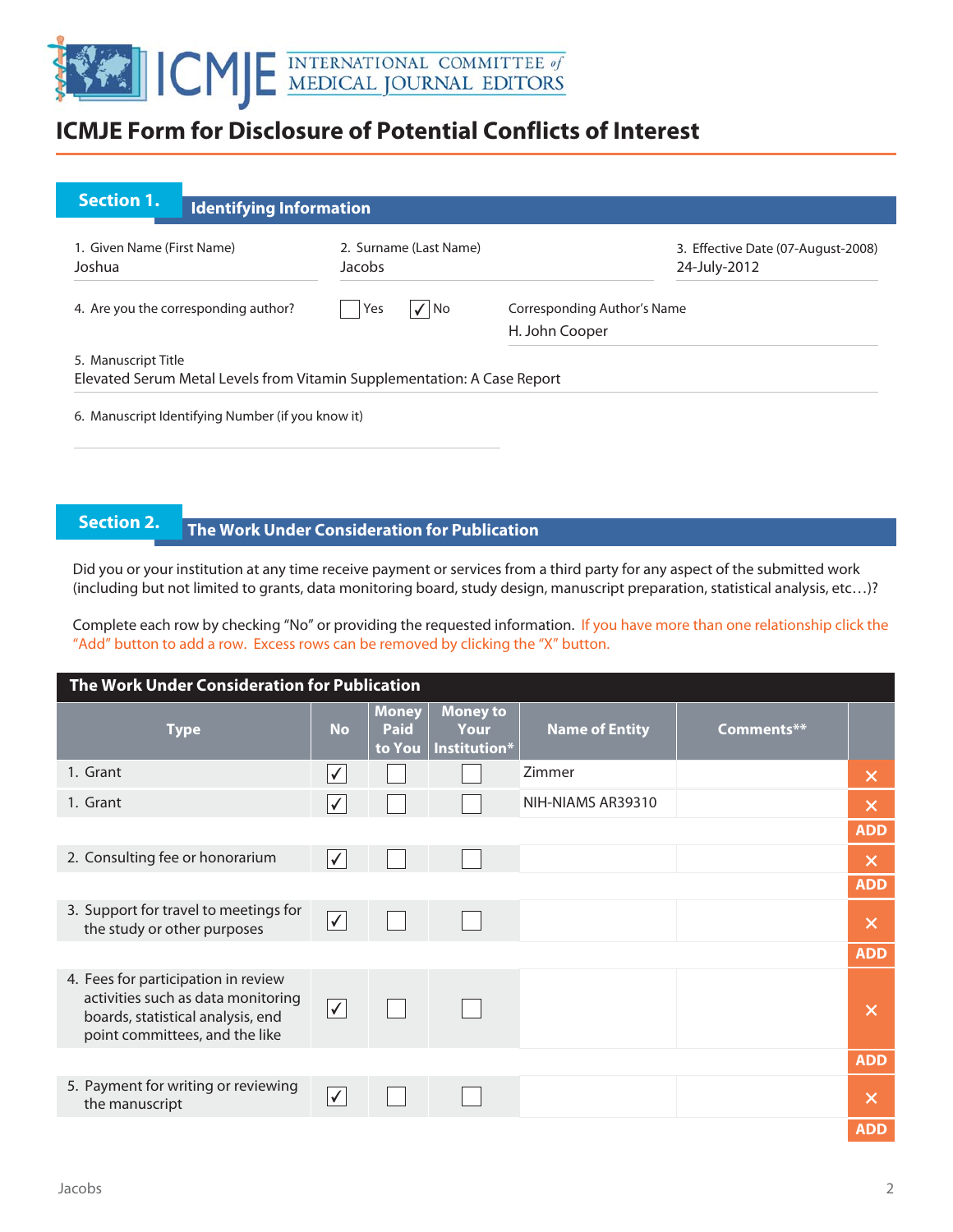

| The Work Under Consideration for Publication                                              |              |                                |                                         |                       |            |            |  |  |  |
|-------------------------------------------------------------------------------------------|--------------|--------------------------------|-----------------------------------------|-----------------------|------------|------------|--|--|--|
| Type                                                                                      | <b>No</b>    | Money<br><b>Paid</b><br>to You | <b>Money to</b><br>Your<br>Institution* | <b>Name of Entity</b> | Comments** |            |  |  |  |
| 6. Provision of writing assistance,<br>medicines, equipment, or<br>administrative support | $\checkmark$ |                                |                                         |                       |            | ×          |  |  |  |
|                                                                                           |              |                                |                                         |                       |            | <b>ADD</b> |  |  |  |
| 7. Other                                                                                  | $\checkmark$ |                                |                                         |                       |            | X          |  |  |  |
|                                                                                           |              |                                |                                         |                       |            | <b>ADD</b> |  |  |  |

\* This means money that your institution received for your efforts on this study.

\*\* Use this section to provide any needed explanation.

#### **Section 3.** Relevant financial activities outside the submitted work.

Place a check in the appropriate boxes in the table to indicate whether you have financial relationships (regardless of amount of compensation) with entities as described in the instructions. Use one line for each entity; add as many lines as you need by clicking the "Add +" box. You should report relationships that were present during the 36 months prior to submission.

| Relevant financial activities outside the submitted work |              |                                       |                                         |                                                        |                 |                       |  |  |  |  |
|----------------------------------------------------------|--------------|---------------------------------------|-----------------------------------------|--------------------------------------------------------|-----------------|-----------------------|--|--|--|--|
| <b>Type of Relationship (in</b><br>alphabetical order)   | <b>No</b>    | <b>Money</b><br><b>Paid to</b><br>You | <b>Money to</b><br>Your<br>Institution* | <b>Entity</b>                                          | <b>Comments</b> |                       |  |  |  |  |
| 1. Board membership                                      |              | $\vert \checkmark \vert$              |                                         | American Academy of<br><b>Orthopaedic Surgeons</b>     |                 | $\boldsymbol{\times}$ |  |  |  |  |
|                                                          |              |                                       |                                         |                                                        |                 | <b>ADD</b>            |  |  |  |  |
| 2. Consultancy                                           | $\checkmark$ |                                       |                                         |                                                        |                 | $\boldsymbol{\times}$ |  |  |  |  |
|                                                          |              |                                       |                                         |                                                        |                 | <b>ADD</b>            |  |  |  |  |
| 3. Employment                                            | $\checkmark$ |                                       |                                         |                                                        |                 | $\times$              |  |  |  |  |
|                                                          |              |                                       |                                         |                                                        |                 | <b>ADD</b>            |  |  |  |  |
| 4. Expert testimony                                      | $\checkmark$ |                                       |                                         |                                                        |                 | $\times$              |  |  |  |  |
|                                                          |              |                                       |                                         |                                                        |                 | <b>ADD</b>            |  |  |  |  |
| 5. Grants/grants pending                                 |              |                                       | $\checkmark$                            | <b>Medtronic Sofamor</b><br>Danek; Nuvasive;<br>Zimmer |                 | $\times$              |  |  |  |  |
|                                                          |              |                                       |                                         |                                                        |                 | <b>ADD</b>            |  |  |  |  |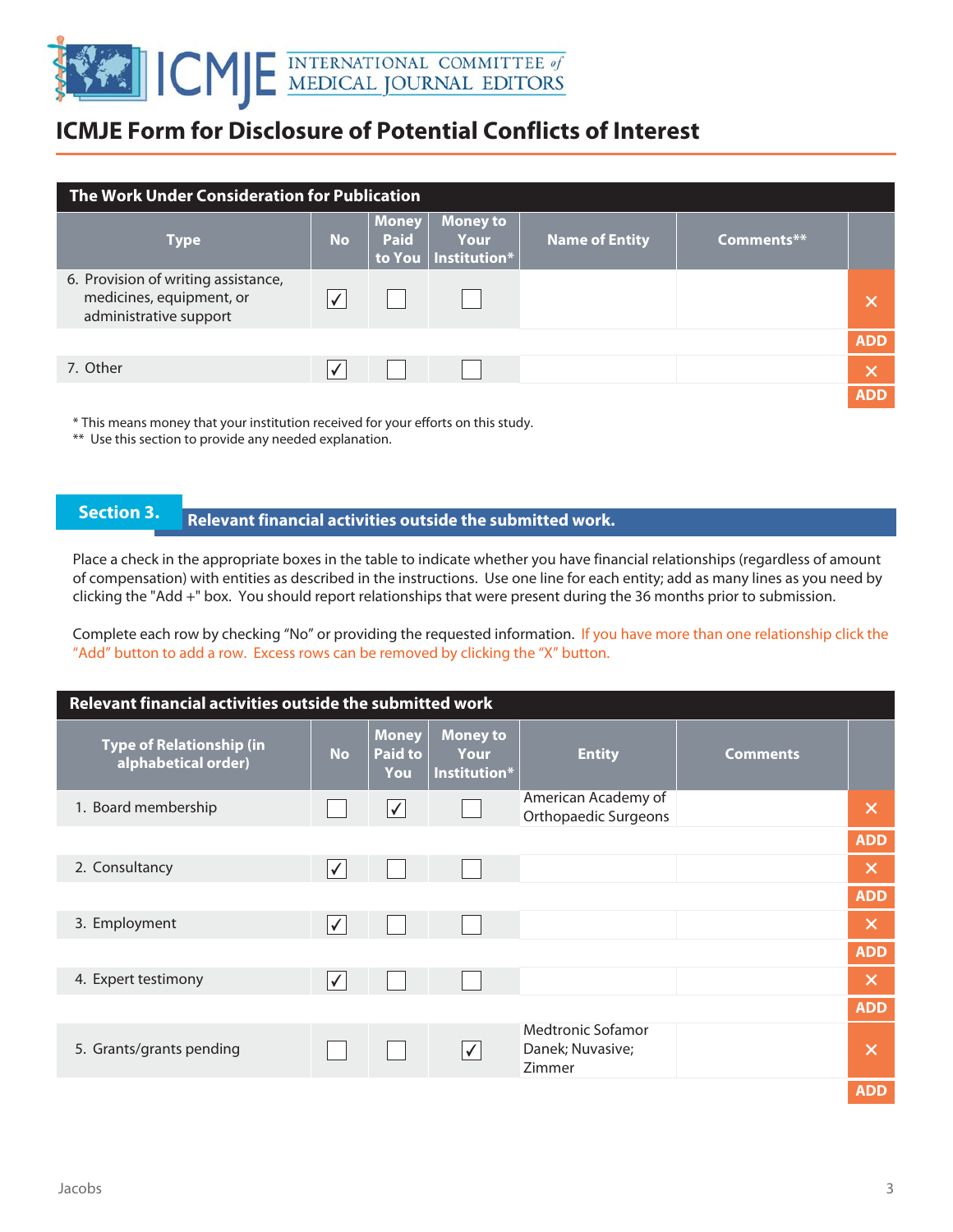

| Relevant financial activities outside the submitted work                           |                                |                                       |                                         |                           |                 |                           |  |  |
|------------------------------------------------------------------------------------|--------------------------------|---------------------------------------|-----------------------------------------|---------------------------|-----------------|---------------------------|--|--|
| <b>Type of Relationship (in</b><br>alphabetical order)                             | <b>No</b>                      | <b>Money</b><br><b>Paid to</b><br>You | <b>Money to</b><br>Your<br>Institution* | <b>Entity</b>             | <b>Comments</b> |                           |  |  |
| 6. Payment for lectures including<br>service on speakers bureaus                   | $\sqrt{}$                      |                                       |                                         |                           |                 | $\times$                  |  |  |
|                                                                                    |                                |                                       |                                         |                           |                 | <b>ADD</b>                |  |  |
| 7. Payment for manuscript<br>preparation                                           | $\vert\blacktriangledown\vert$ |                                       |                                         |                           |                 | $\times$                  |  |  |
|                                                                                    |                                |                                       |                                         |                           |                 | <b>ADD</b>                |  |  |
| 8. Patents (planned, pending or<br>issued)                                         | $\sqrt{}$                      |                                       |                                         |                           |                 | $\times$                  |  |  |
|                                                                                    |                                |                                       |                                         |                           |                 | <b>ADD</b>                |  |  |
| 9. Royalties                                                                       | $\blacktriangledown$           |                                       |                                         |                           |                 | $\times$                  |  |  |
|                                                                                    |                                |                                       |                                         |                           |                 | <b>ADD</b>                |  |  |
| 10. Payment for development of<br>educational presentations                        | $\sqrt{\frac{1}{2}}$           |                                       |                                         |                           |                 | $\boldsymbol{\times}$     |  |  |
|                                                                                    |                                |                                       |                                         |                           |                 | <b>ADD</b>                |  |  |
| 11. Stock/stock options                                                            |                                | $\overline{\checkmark}$               |                                         | <b>Implant Protection</b> |                 | $\boldsymbol{\mathsf{x}}$ |  |  |
|                                                                                    |                                |                                       |                                         |                           |                 | <b>ADD</b>                |  |  |
| 12. Travel/accommodations/<br>meeting expenses unrelated to<br>activities listed** | $\sqrt{}$                      |                                       |                                         |                           |                 | $\times$                  |  |  |
|                                                                                    |                                |                                       |                                         |                           |                 | <b>ADD</b>                |  |  |
| 13. Other (err on the side of full<br>disclosure)                                  | $\overline{\checkmark}$        |                                       |                                         |                           |                 | $\times$                  |  |  |
|                                                                                    |                                |                                       |                                         |                           |                 | <b>ADD</b>                |  |  |

\* This means money that your institution received for your efforts.

\*\* For example, if you report a consultancy above there is no need to report travel related to that consultancy on this line.

### **Other relationships Section 4.**

Are there other relationships or activities that readers could perceive to have influenced, or that give the appearance of potentially influencing, what you wrote in the submitted work?

 $\sqrt{\sqrt{N}}$  No other relationships/conditions/circumstances that present a potential conflict of interest

Yes, the following relationships/conditions/circumstances are present (explain below):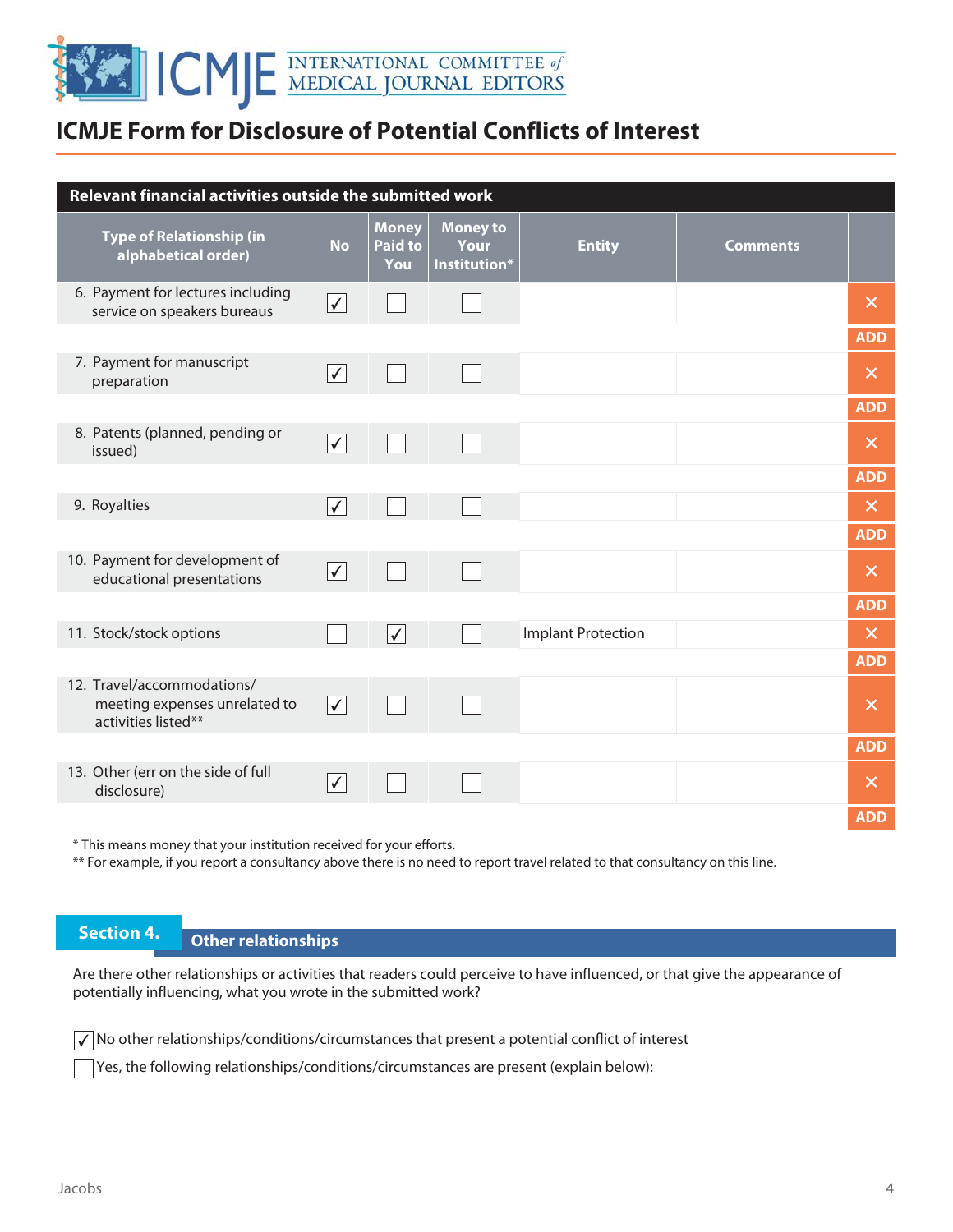

At the time of manuscript acceptance, journals will ask authors to confirm and, if necessary, update their disclosure statements. On occasion, journals may ask authors to disclose further information about reported relationships.

**Hide All Table Rows Checked 'No' SAVE**



**Evaluation and Feedback**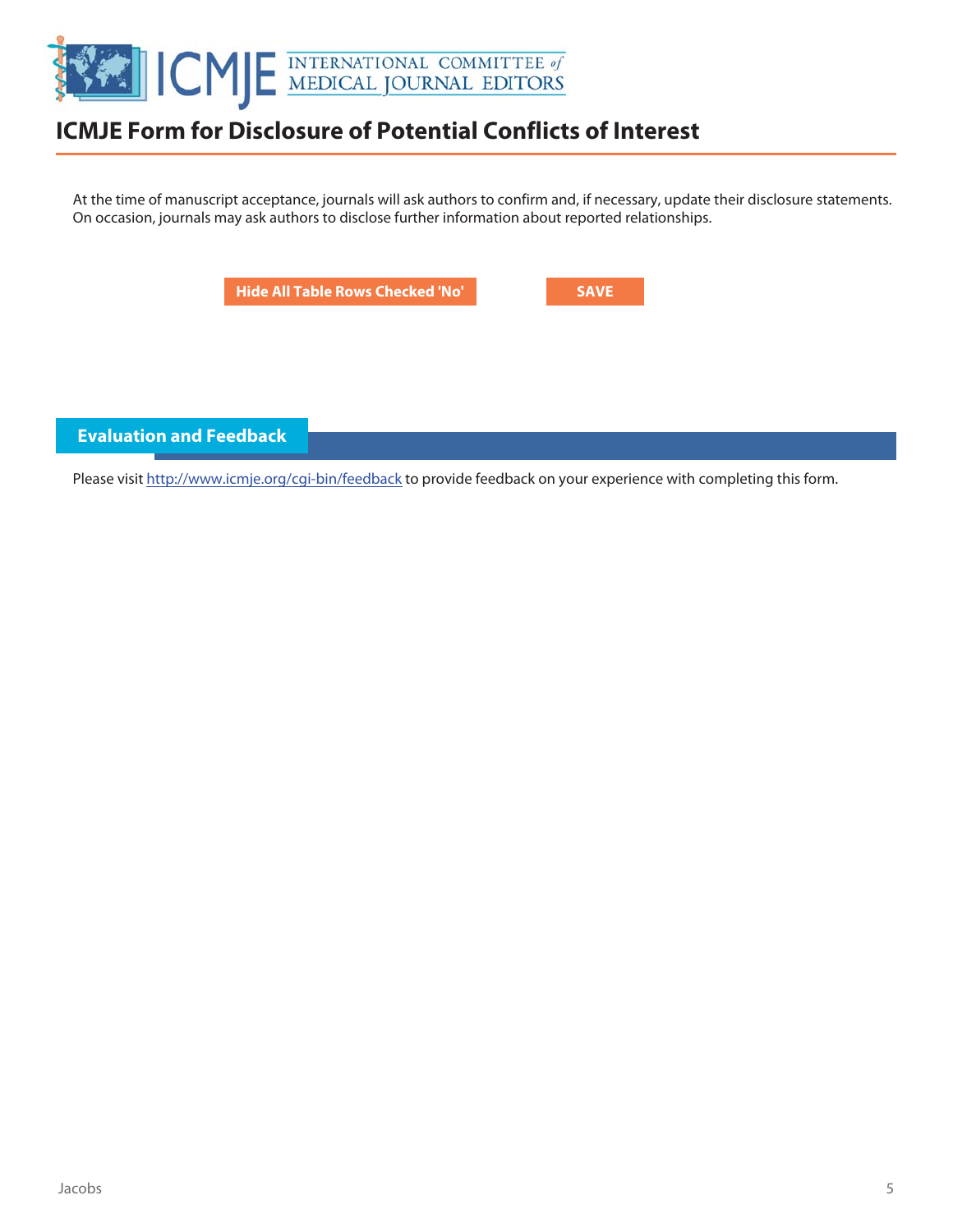

#### **Instructions**

 

> **The purpose of this form is to provide readers of your manuscript with information about your other interests that could influence how they receive and understand your work. The form is designed to be completed electronically and stored electronically. It contains programming that allows appropriate data display. Each author should submit a separate form and is responsible for the accuracy and completeness of the submitted information. The form is in four parts.**

#### **Identifying information. 1.**

Enter your full name. If you are NOT the corresponding author please check the box "no" and a space to enter the name of the corresponding author in the space that appears. Provide the requested manuscript information. Double-check the manuscript number and enter it.

#### **The work under consideration for publication. 2.**

This section asks for information about the work that you have submitted for publication. The time frame for this reporting is that of the work itself, from the initial conception and planning to the present. The requested information is about resources that you received, either directly or indirectly (via your institution), to enable you to complete the work. Checking "No" means that you did the work without receiving any financial support from any third party -- that is, the work was supported by funds from the same institution that pays your salary and that institution did not receive third-party funds with which to pay you. If you or your institution received funds from a third party to support the work, such as a government granting agency, charitable foundation or commercial sponsor, check "Yes". Then complete the appropriate boxes to indicate the type of support and whether the payment went to you, or to your institution, or both.

#### **Relevant financial activities outside the submitted work. 3.**

This section asks about your financial relationships with entities in the bio-medical arena that could be perceived to influence,or that give the appearance of potentially influencing, what you wrote in the submitted work. You should disclose interactions with ANY entity that could be considered broadly relevant to the work. For example, if your article is about testing an epidermal growth factor receptor (EGFR) antagonist in lung cancer, you should report all associations with entities pursuing diagnostic or therapeutic strategies in cancer in general, not just in the area of EGFR or lung cancer.

Report all sources of revenue paid (or promised to be paid) directly to you or your institution on your behalf over the 36 months prior to submission of the work. This should include all monies from sources with relevance to the submitted work, not just monies from the entity that sponsored the research. Please note that your interactions with the work's sponsor that are outside the submitted work should also be listed here. If there is any question, it is usually better to disclose a relationship than not to do so.

For grants you have received for work outside the submitted work, you should disclose support ONLY from entities that could be perceived to be affected financially by the published work, such as drug companies, or foundations supported by entities that could be perceived to have a financial stake in the outcome. Public funding sources, such as government agencies, charitable foundations or academic institutions, need not be disclosed. For example, if a government agency sponsored a study in which you have been involved and drugs were provided by a pharmaceutical company, you need only list the pharmaceutical company.

#### **Other relationships. 4.**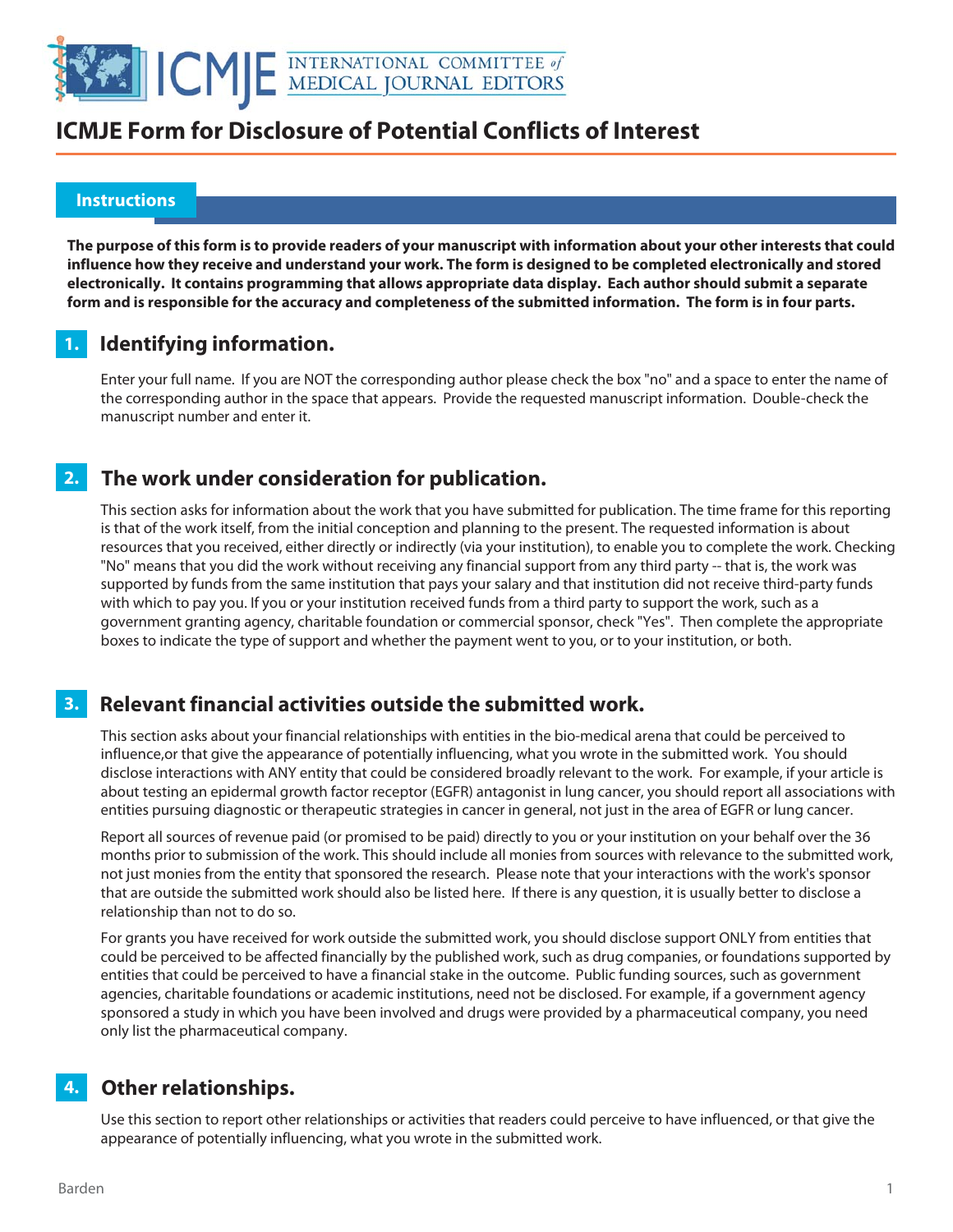

| <b>Section 1.</b>                    | <b>Identifying Information</b>                                          |        |                        |                                               |                                                    |
|--------------------------------------|-------------------------------------------------------------------------|--------|------------------------|-----------------------------------------------|----------------------------------------------------|
| 1. Given Name (First Name)<br>Regina |                                                                         | Barden | 2. Surname (Last Name) |                                               | 3. Effective Date (07-August-2008)<br>24-July-2012 |
|                                      | 4. Are you the corresponding author?                                    | Yes    | $\sqrt{N}$             | Corresponding Author's Name<br>H. John Cooper |                                                    |
| 5. Manuscript Title                  | Elevated Serum Metal Levels from Vitamin Supplementation: A Case Report |        |                        |                                               |                                                    |

6. Manuscript Identifying Number (if you know it)

### **The Work Under Consideration for Publication**

Did you or your institution at any time receive payment or services from a third party for any aspect of the submitted work (including but not limited to grants, data monitoring board, study design, manuscript preparation, statistical analysis, etc…)?

| The Work Under Consideration for Publication                                                                                                     |                         |                                       |                                         |                       |            |                       |  |  |  |  |
|--------------------------------------------------------------------------------------------------------------------------------------------------|-------------------------|---------------------------------------|-----------------------------------------|-----------------------|------------|-----------------------|--|--|--|--|
| <b>Type</b>                                                                                                                                      | <b>No</b>               | <b>Money</b><br><b>Paid</b><br>to You | <b>Money to</b><br>Your<br>Institution* | <b>Name of Entity</b> | Comments** |                       |  |  |  |  |
| 1. Grant                                                                                                                                         | $\checkmark$            |                                       |                                         |                       |            | $\times$              |  |  |  |  |
|                                                                                                                                                  |                         |                                       |                                         |                       |            | <b>ADD</b>            |  |  |  |  |
| 2. Consulting fee or honorarium                                                                                                                  | $\sqrt{}$               |                                       |                                         |                       |            | $\times$              |  |  |  |  |
|                                                                                                                                                  |                         |                                       |                                         |                       |            | <b>ADD</b>            |  |  |  |  |
| 3. Support for travel to meetings for<br>the study or other purposes                                                                             | $\sqrt{}$               |                                       |                                         |                       |            | $\times$              |  |  |  |  |
|                                                                                                                                                  |                         |                                       |                                         |                       |            | <b>ADD</b>            |  |  |  |  |
| 4. Fees for participation in review<br>activities such as data monitoring<br>boards, statistical analysis, end<br>point committees, and the like | $ \blacktriangledown $  |                                       |                                         |                       |            | $\times$              |  |  |  |  |
|                                                                                                                                                  |                         |                                       |                                         |                       |            | <b>ADD</b>            |  |  |  |  |
| 5. Payment for writing or reviewing<br>the manuscript                                                                                            | $\overline{\checkmark}$ |                                       |                                         |                       |            | $\boldsymbol{\times}$ |  |  |  |  |
|                                                                                                                                                  |                         |                                       |                                         |                       |            | <b>ADD</b>            |  |  |  |  |
| 6. Provision of writing assistance,<br>medicines, equipment, or<br>administrative support                                                        | $\checkmark$            |                                       |                                         |                       |            | $\times$              |  |  |  |  |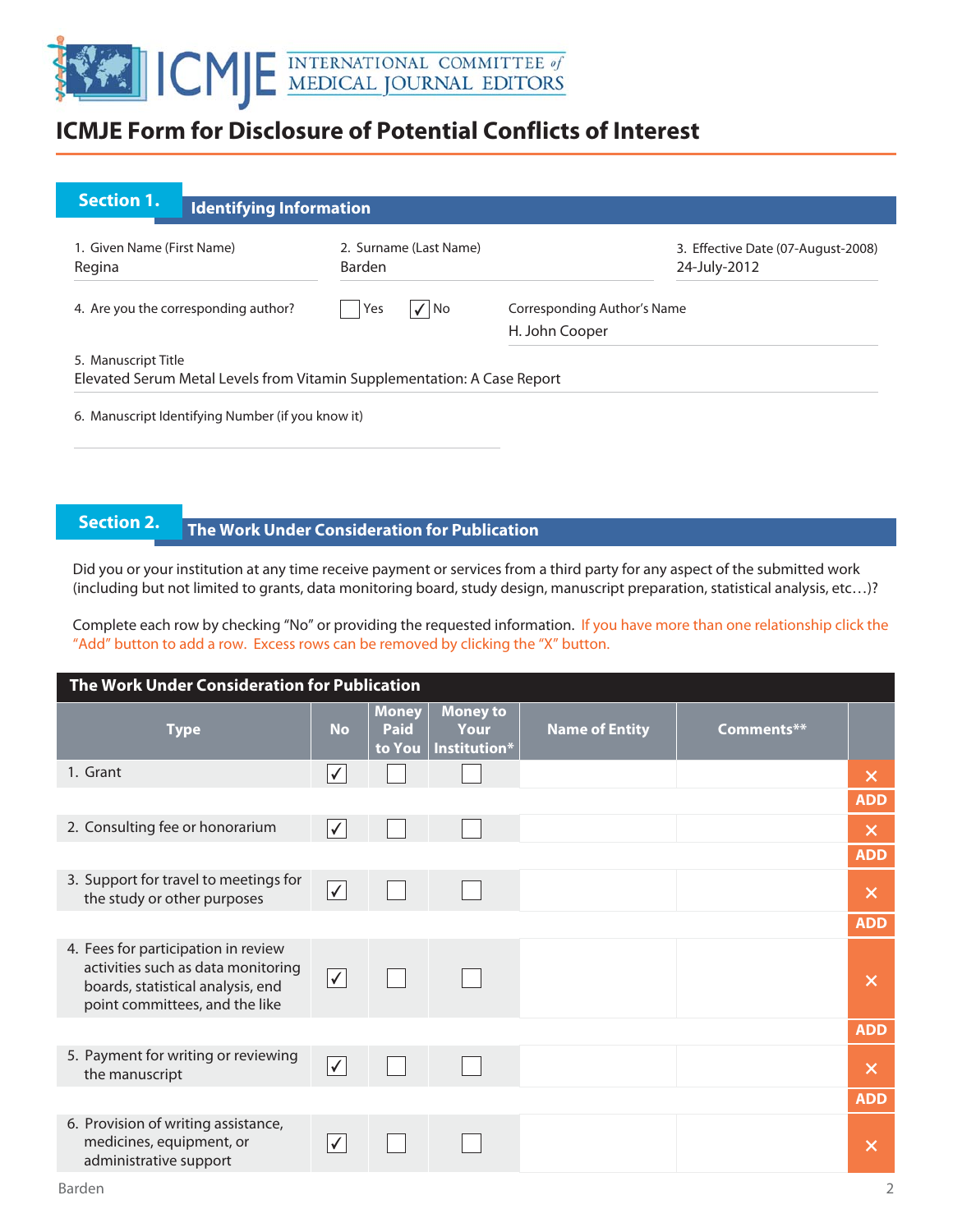

| The Work Under Consideration for Publication |             |           |              |                                                     |                       |            |            |  |  |  |
|----------------------------------------------|-------------|-----------|--------------|-----------------------------------------------------|-----------------------|------------|------------|--|--|--|
|                                              | <b>Type</b> | <b>No</b> | <b>Money</b> | <b>Money to</b><br>Paid Your<br>to You Institution* | <b>Name of Entity</b> | Comments** |            |  |  |  |
|                                              |             |           |              |                                                     |                       |            | <b>ADD</b> |  |  |  |
| 7. Other                                     |             |           |              |                                                     |                       |            | $\times$   |  |  |  |
|                                              |             |           |              |                                                     |                       |            | <b>ADD</b> |  |  |  |

\* This means money that your institution received for your efforts on this study.

\*\* Use this section to provide any needed explanation.

#### **Section 3.** Relevant financial activities outside the submitted work.

Place a check in the appropriate boxes in the table to indicate whether you have financial relationships (regardless of amount of compensation) with entities as described in the instructions. Use one line for each entity; add as many lines as you need by clicking the "Add +" box. You should report relationships that were present during the 36 months prior to submission.

| Relevant financial activities outside the submitted work         |                         |                                       |                                         |               |                 |                           |  |  |  |
|------------------------------------------------------------------|-------------------------|---------------------------------------|-----------------------------------------|---------------|-----------------|---------------------------|--|--|--|
| <b>Type of Relationship (in</b><br>alphabetical order)           | <b>No</b>               | <b>Money</b><br><b>Paid to</b><br>You | <b>Money to</b><br>Your<br>Institution* | <b>Entity</b> | <b>Comments</b> |                           |  |  |  |
| 1. Board membership                                              | $\checkmark$            |                                       |                                         |               |                 | $\times$                  |  |  |  |
|                                                                  |                         |                                       |                                         |               |                 | <b>ADD</b>                |  |  |  |
| 2. Consultancy                                                   | $\checkmark$            |                                       |                                         |               |                 | $\boldsymbol{\mathsf{x}}$ |  |  |  |
|                                                                  |                         |                                       |                                         |               |                 | <b>ADD</b>                |  |  |  |
| 3. Employment                                                    | $\blacktriangledown$    |                                       |                                         |               |                 | $\boldsymbol{\mathsf{x}}$ |  |  |  |
|                                                                  |                         |                                       |                                         |               |                 | <b>ADD</b>                |  |  |  |
| 4. Expert testimony                                              | $\checkmark$            |                                       |                                         |               |                 | $\boldsymbol{\mathsf{x}}$ |  |  |  |
|                                                                  |                         |                                       |                                         |               |                 | <b>ADD</b>                |  |  |  |
| 5. Grants/grants pending                                         | $\checkmark$            |                                       |                                         |               |                 | $\boldsymbol{\mathsf{x}}$ |  |  |  |
|                                                                  |                         |                                       |                                         |               |                 | <b>ADD</b>                |  |  |  |
| 6. Payment for lectures including<br>service on speakers bureaus | $\overline{\checkmark}$ |                                       |                                         |               |                 | $\boldsymbol{\mathsf{x}}$ |  |  |  |
|                                                                  |                         |                                       |                                         |               |                 | <b>ADD</b>                |  |  |  |
| 7. Payment for manuscript<br>preparation                         | $\checkmark$            |                                       |                                         |               |                 | $\times$                  |  |  |  |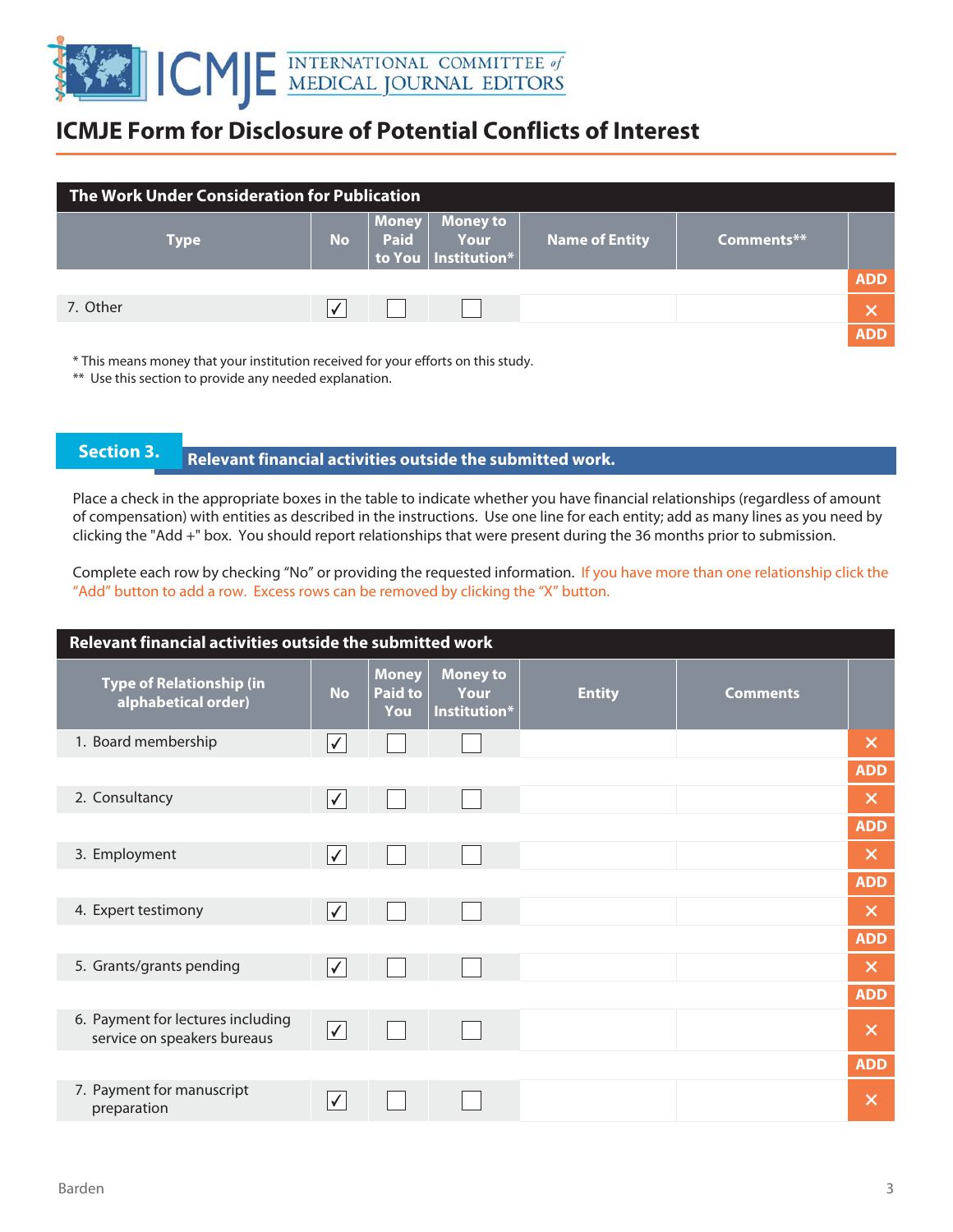

| Relevant financial activities outside the submitted work                           |                                |                                       |                                         |               |                 |                           |  |  |  |  |
|------------------------------------------------------------------------------------|--------------------------------|---------------------------------------|-----------------------------------------|---------------|-----------------|---------------------------|--|--|--|--|
| <b>Type of Relationship (in</b><br>alphabetical order)                             | <b>No</b>                      | <b>Money</b><br><b>Paid to</b><br>You | <b>Money to</b><br>Your<br>Institution* | <b>Entity</b> | <b>Comments</b> |                           |  |  |  |  |
|                                                                                    |                                |                                       |                                         |               |                 | <b>ADD</b>                |  |  |  |  |
| 8. Patents (planned, pending or<br>issued)                                         | $\vert\blacktriangledown\vert$ |                                       |                                         |               |                 | $\boldsymbol{\times}$     |  |  |  |  |
|                                                                                    |                                |                                       |                                         |               |                 | <b>ADD</b>                |  |  |  |  |
| 9. Royalties                                                                       | $\blacktriangledown$           |                                       |                                         |               |                 | $\boldsymbol{\mathsf{x}}$ |  |  |  |  |
|                                                                                    |                                |                                       |                                         |               |                 | <b>ADD</b>                |  |  |  |  |
| 10. Payment for development of<br>educational presentations                        | $ \checkmark $                 |                                       |                                         |               |                 | $\boldsymbol{\times}$     |  |  |  |  |
|                                                                                    |                                |                                       |                                         |               |                 | <b>ADD</b>                |  |  |  |  |
| 11. Stock/stock options                                                            | $\checkmark$                   |                                       |                                         |               |                 | $\boldsymbol{\mathsf{x}}$ |  |  |  |  |
|                                                                                    |                                |                                       |                                         |               |                 | <b>ADD</b>                |  |  |  |  |
| 12. Travel/accommodations/<br>meeting expenses unrelated to<br>activities listed** | $ \mathcal{V} $                |                                       |                                         |               |                 | $\times$                  |  |  |  |  |
|                                                                                    |                                |                                       |                                         |               |                 | <b>ADD</b>                |  |  |  |  |
| 13. Other (err on the side of full<br>disclosure)                                  | $\checkmark$                   |                                       |                                         |               |                 | $\overline{\mathsf{x}}$   |  |  |  |  |
|                                                                                    |                                |                                       |                                         |               |                 | <b>ADD</b>                |  |  |  |  |

\* This means money that your institution received for your efforts.

\*\* For example, if you report a consultancy above there is no need to report travel related to that consultancy on this line.

 **Other relationships Section 4.**

Are there other relationships or activities that readers could perceive to have influenced, or that give the appearance of potentially influencing, what you wrote in the submitted work?

 $\sqrt{\ }$  No other relationships/conditions/circumstances that present a potential conflict of interest

Yes, the following relationships/conditions/circumstances are present (explain below):

At the time of manuscript acceptance, journals will ask authors to confirm and, if necessary, update their disclosure statements. On occasion, journals may ask authors to disclose further information about reported relationships.

**Hide All Table Rows Checked 'No' SAVE**